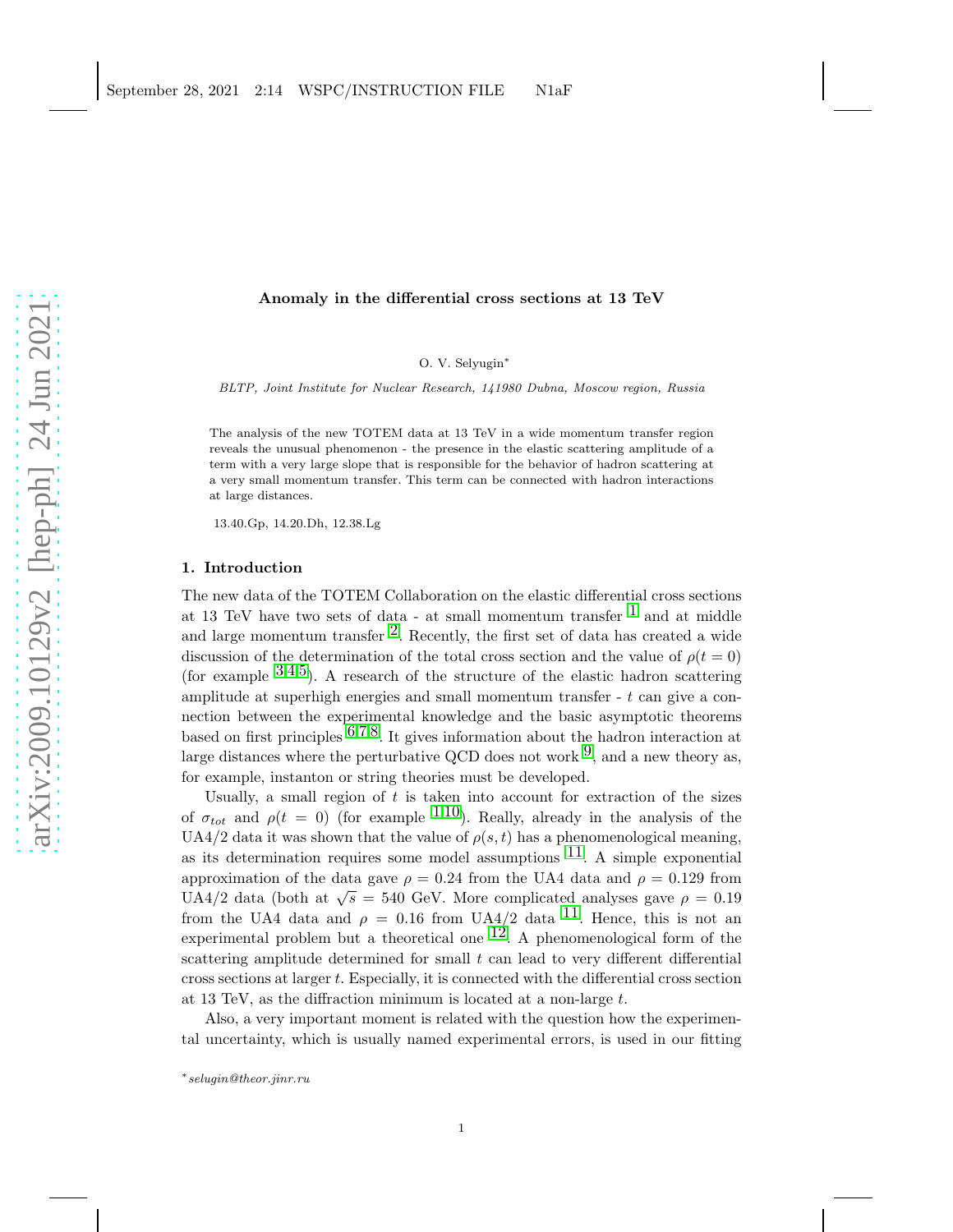procedure. In fact, the actual background rates and shapes of the measured distributions are sensitive to a number of experimental quantities such as calibration constants, detector geometries, poorly known material budgets within experiments, particle identification efficiencies, etc. A 'systematic error', referred to by a high energy physicist, usually corresponds to a 'nuisance parameter' by a statistician.

Hence, the extraction of the main value of the elastic hadron interaction requires some model that can describe all experimental data at the quantitative level with minimum free parameters. Now many groups of researchers have presented some physical models satisfying more or less these requirements. It is especially related with the HEGS (High Energy Generalized Structure) model  $13,14$  $13,14$ . As it takes into account two form factors (electromagnetic and gravitomagnetic), which are calculated from the GPDs function of nucleons, it has a minimum free parameters and gives a quantitative description of the exiting experimental data in a wide energy region and momentum transfer. Analysis of new data of the TOTEM Collaboration at 13 TeV in the framework of the HEGS model discovered a new phenomenon in the hadron interaction - the oscillation term of the elastic scattering amplitude <sup>15</sup>. During this analysis only statistical errors of experimental data were taken into account in the fitting procedure. Systematic errors were taken as an additional coefficient of the normalization of the differential cross section, which is independent of the momentum transfer.

Further careful analysis of the behavior of the differential cross sections in the framework of the HEGS model have shown additional unusual properties of the behavior of the elastic scattering amplitude at a very small momentum transfer. The effect is examined from different points of view in the present paper.

In the second section of the paper, the new effect is analyzed in the framework of the HEGS model with taking into account experimental data of both the sets of the TOTEM Collaboration obtained at 13 TeV and is compared with the results of some other models in the third section. In the fourth section, the existence of the new effect is examined in a simple phenomenological form of the scattering amplitude (as used most groups of researchers) and experimental data of only the first set at small momentum transfer are taken into account. The conclusions are given in the final section.

# 2. Some problems in the description of the differential cross section in a wide region of momentum transfer

There are many different semi-phenomenological models which give a qualitative description of the behavior of the differential cross sections of the elastic protonproton scattering at  $\sqrt{s} = 13$  TeV (for example [16](#page-16-2),[17](#page-16-3),[18\)](#page-16-4). Some examples can be found in the review  $19$ ; hence, we do not give a deep analysis of those models. One of the common properties of practically all models is that they take into account statistical and systematic errors in quadrature form and, in most part, give only a qualitative description of the behavior of the differential cross section in a wide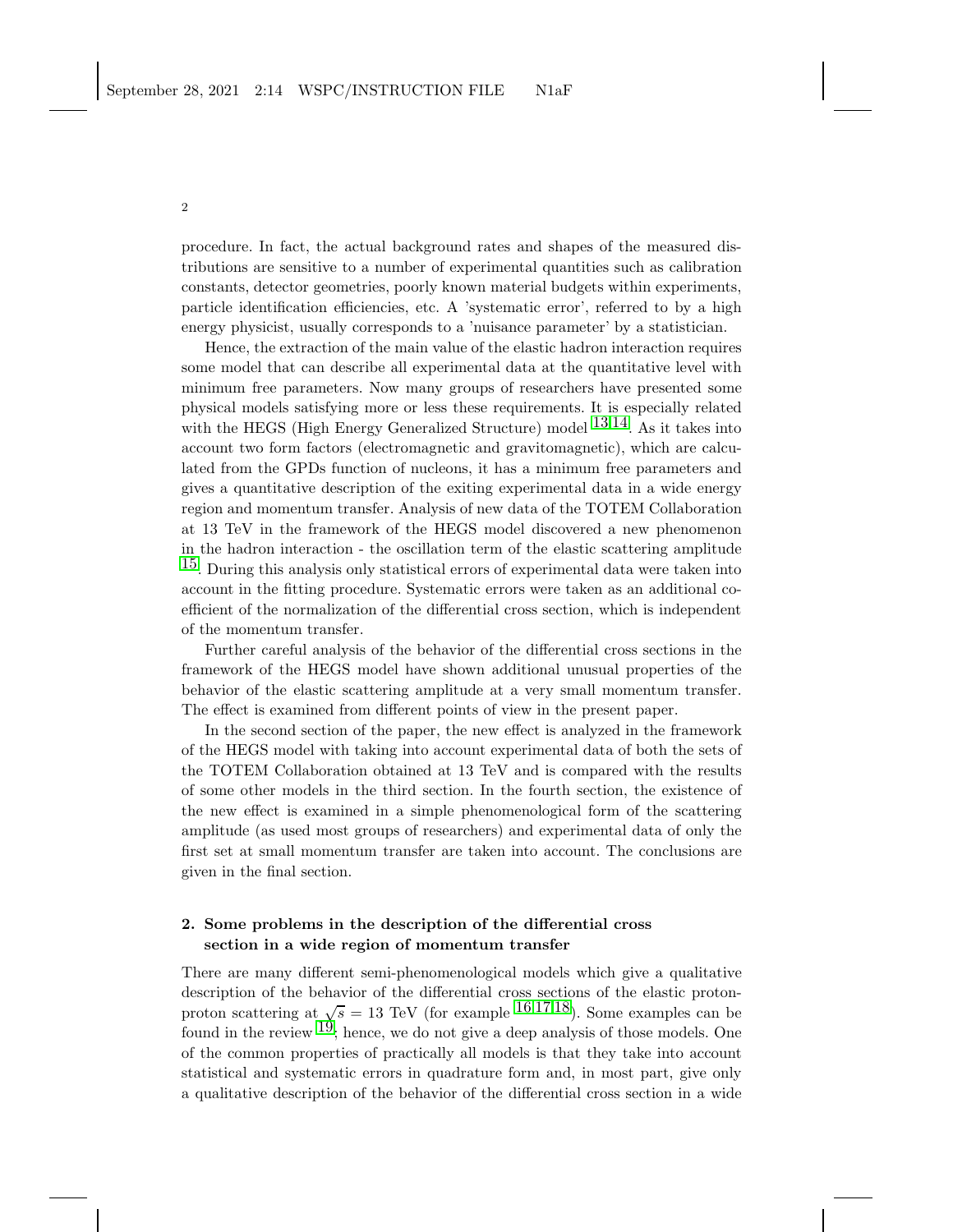momentum transfer region.

However, there are two essentially different ways of including statistical and systematic uncertainties in the fitting procedure, especially if we want to obtain a quantitative description of experimental data. The first one, mostly used in connection with the differential cross sections (for example  $20,21,17,16$  $20,21,17,16$  $20,21,17,16$  $20,21,17,16$  $20,21,17,16$  $20,21,17,16$ ), takes into account statistical and systematic errors in quadrature form:  $\sigma_{i(tot)}^2 = \sigma_{i(stat)}^2 + \sigma_{i(syst)}^2$ . In this case,  $\chi^2$  can be simply written as

$$
\chi^2 = \sum_{i=1}^n \frac{(\hat{E}_i - F_i(\vec{a}))^2}{\sigma_{i(tot)}^2}.
$$
 (1)

The second approach accounts for the basic property of systematic uncertainties, i.e. the fact that these errors have the same sign and size in proportion to the effect in one set of experimental data and possibly have a different sign and size in another set. To account for these properties, extra normalization coefficients  $k_i = 1 + \sigma$  for the measured data are introduced in the fit. For simplicity, this normalization is often transferred into the model parametrization  $f_j = 1/k_j$ , while it - in reality accounts for the uncertainty of the normalization of experimental data.  $22$ . This method is often used by research collaborations to extract, for example, the parton distribution functions of nucleons  $23.24$  $23.24$  $23.24$  and nuclei  $25$  in high energy accelerator experiments, or in astroparticle physics  $^{26}$ . In this case,  $\sigma_{i(tot)}^2 = \sigma_{i(stat)}^2$  and the systematic uncertainty are taken into account as an additional normalization coefficient, with inverse form  $f = 1/k$ . <sup>22</sup>. Hence, systematic errors can be represented as an additional normalization coefficient. Then, only statistical errors have to be taken into account in calculations of  $\chi^2$ .

$$
\chi^2 = \sum_{j=1}^m \left[ \sum_{i=1}^n \frac{(\hat{E}_{ij} - f_j F_{ij})^2}{\sigma_{ij(st.)}^2} + \frac{(1 - f_j)^2}{\sigma_j^2} \right].
$$
 (2)

It should be noted that in the minimization procedure used in these two methods, different sizes of experimental errors were assumed. In the first case, we account for experimental errors in the quadrature of statistical and systematic errors and for experimental data with the normalization given by an experimental collaboration. In the second case, only statistical errors are considered as experimental uncertainty. The systematic errors are accounted for as an additional normalization coefficient interpreted as a nuisance parameter applied to all experimental data of this separate data set.

In the first case, the "quadrature form" of the experimental uncertainty gives a wide corridor in which different forms of the theoretical amplitude can exist. In the second case, the "corridor of the possibility" is essentially narrow, and it restricts different forms of theoretic amplitudes.

To examine subtle effects in the behavior of differential cross sections, it is needed to have the narrowest possible corridor for testing a theoretical function. In our paper [15,](#page-16-1) it was shown that the new data of the TOTEM Collaboration at 13 TeV show the existence in the scattering amplitude of the oscillation term, which can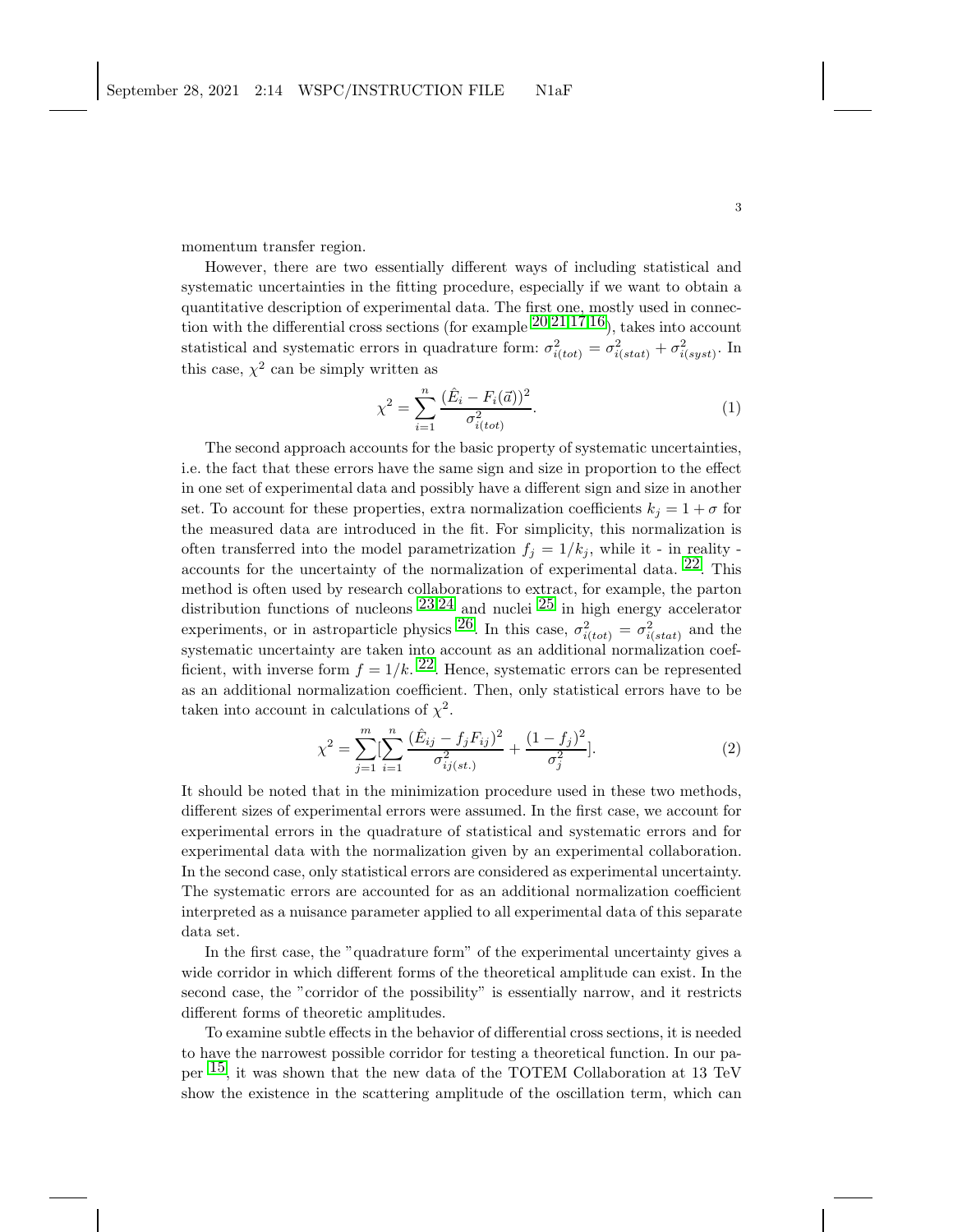be determined by the hadron potential at large distances. In the analysis of experimental data of both the sets of the TOTEM data the additional normalization was used. It size reaches sufficiently large values. In this case, a very small  $\chi^2_{dof}$  was obtained with taking into account only statistical errors and with a small number of free parameters in the scattering amplitude, which was obtained in our High Energy Generalized Structure (HEGS) model [13](#page-15-12),[14.](#page-16-0) However, the additional normalization coefficient reaches a sufficiently large value, about 13%. It can be in a large momentum transfer region but is very unusual for a small momentum transfer. However, both sets of experimental data (small and large region of  $t$ ) overlap in some region and, hence, affect each other's normalization. It is to be noted, that the size of the normalization coefficient does not impact the size and properties of the oscillation term. We have examined many different variants of our model (including large and unity normalization coefficient) , but the parameters of the oscillation term have small variations.

In the present work, the analysis of both sets of the TOTEM data at 13 TeV is carried out with additional normalization equal to unity and taking into account only statistical errors in experimental data. Hence, the additional normalization coefficient in eq.(2) are fixed by unity  $f_j = 1$ . In the work, the fitting procedure uses the modern version of the program "FUMILIM"  $27.28$  $27.28$ " of the old program "FUMILY"  $29$  which calculates the covariant matrix and gives the corresponding errors of parameters and their correlations coefficients, and the errors of the final data. The analysis of the TOTEM data by three difference statistical methods, including the calculations through the correlation matrix of the systematic errors was made in  $30$ 

# 3. Model description of two sets at 13 TeV with additional normalization equal to unity

Differential cross sections measured experimentally are described by the squared scattering amplitude

$$
d\sigma/dt = \pi \left( F_C^2(t) + (1 + \rho^2(s, t)) \ ImF_N^2(s, t) \right)
$$
  
 
$$
\mp 2(\rho(s, t) + \alpha \varphi) \ F_C(t) ImF_N(s, t).
$$
 (3)

where  $F_C = \pm 2\alpha G^2/|t|$  is the Coulomb amplitude;  $\alpha$  is the fine-structure constant,  $\varphi(s, t)$  is the Coulomb hadron interference phase between the electromagnetic and strong interactions (in our case, it is taken from  $31,32,33$  $31,32,33$  $31,32,33$  $31,32,33$ ), and Re  $F_N(s,t)$  and Im  $F_N(s,t)$  are the real and imaginary parts of the nuclear amplitude;  $\rho(s,t)$  $Re F(s,t)/Im F(s,t)$ . Just this formula is used to fit experimental data determined by the Coulomb and hadron amplitudes and the Coulomb-hadron phase to obtain the value of  $\rho(s,t)$ .

As a basis, we take our high energy generalized structure (HEGS) model  $13,14$  $13,14$  $13,14$ which quantitatively describes, with only a few parameters, the differential cross section of pp and  $p\bar{p}$  from  $\sqrt{s} = 9$  GeV up to 13 TeV, includes the Coulomb-hadron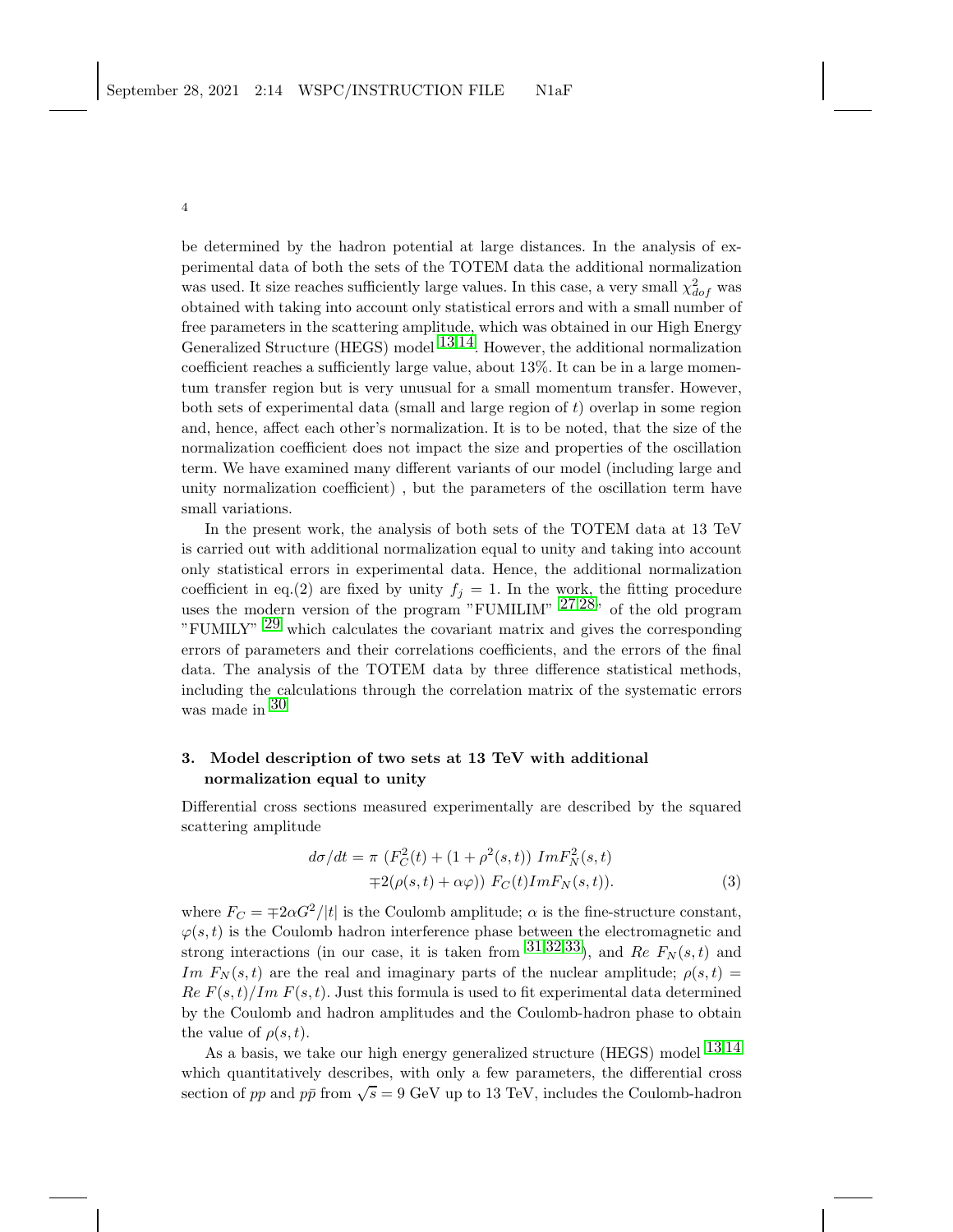

Fig. 1. The differential cross sections are calculated in the framework of the HEGS model with fixed additional normalization by 1.0 and with additional term eq.(7), a) [top] the full region of  $t$ and the data  $[1,2]$  b) [bottom-left] the magnification of the region of the small momentum transfer of a); c) [bottom-right] the magnification of the region of the diffraction minimum.

interference region and the high- $|t|$  region up to  $|t| = 15 \text{ GeV}^2$  and quantitatively well describes the energy dependence of the form of the diffraction minimum  $34$ . However, to avoid possible problems connected with the low-energy region, we consider here only the asymptotic variant of the model.

The total elastic amplitude in general receives five helicity contributions, but at high energy it is enough to write it as  $F(s,t) = F^h(s,t) + F^{\text{em}}(s,t)e^{\varphi(s,t)}$ , where  $F^h(s,t)$  comes from the strong interactions and  $F^{em}(s,t)$  from the electromagnetic interactions. Note that all five spiral electromagnetic amplitudes are taken into account in the calculation of the differential cross sections. The Born term of the elastic hadron amplitude at large energy can be written as a sum of two pomeron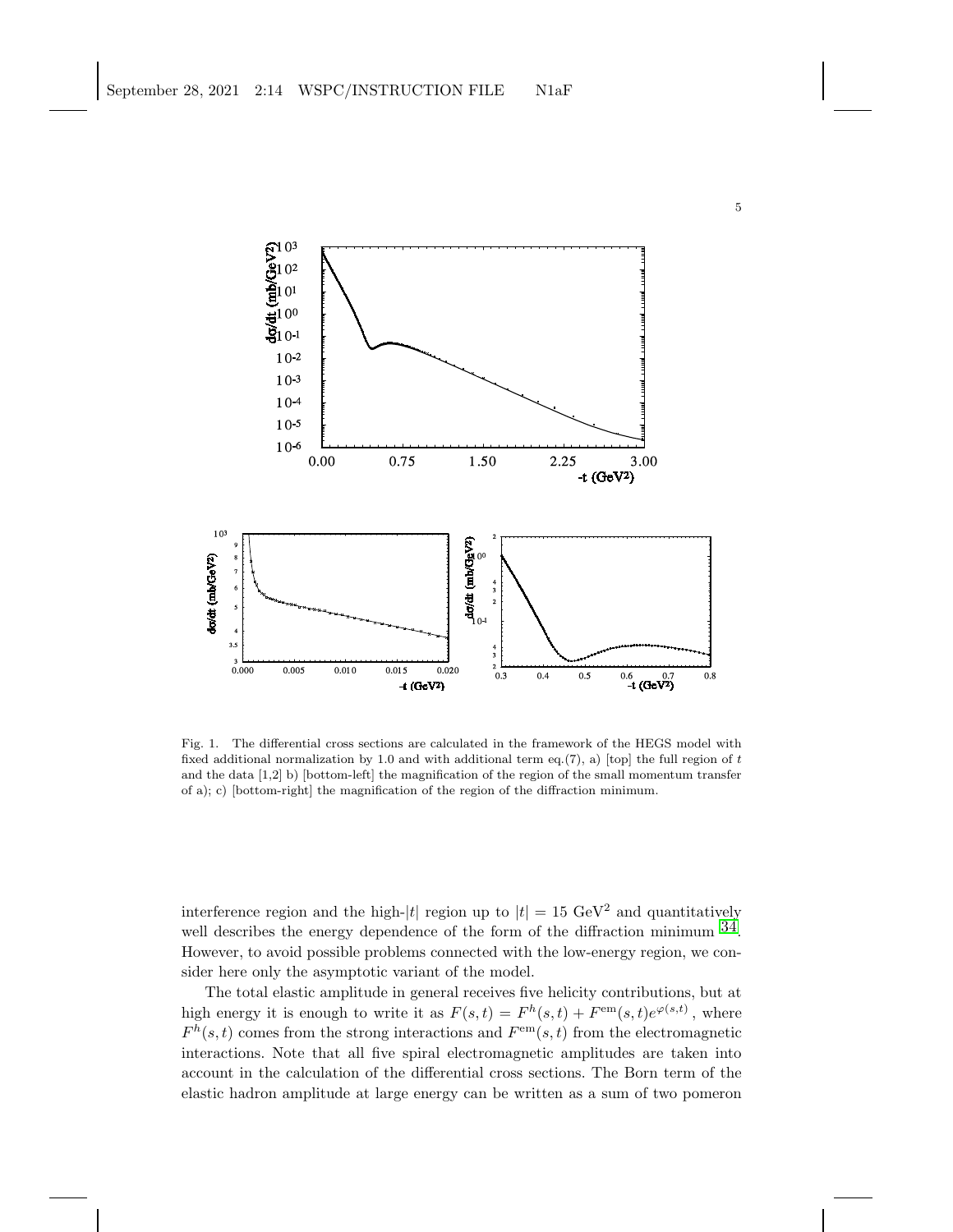and odderon contributions,

$$
F_{\mathbb{P}}(s,t) = \hat{s}^{\epsilon_0} \left( C_{\mathbb{P}} F_1^2(t) \ s^{\alpha^{\gamma}} \ t + C_{\mathbb{P}}' A^2(t) \ \hat{s}^{\frac{\alpha' t}{4}} \right) \,, \tag{4}
$$

$$
F_{\mathbb{Q}}(s,t) = i\hat{s}^{\epsilon_0 + \frac{\alpha' t}{4}} \left( C_{\mathbb{Q}} + C_{\mathbb{Q}}' \ t \right) A^2(t). \tag{5}
$$

All terms are supposed to have the same intercept  $\alpha_0 = 1 + \epsilon_0 = 1.11$ , and the pomeron slope is fixed at  $\alpha' = 0.24 \text{ GeV}^{-2}$ . Many models used the electromagnetic form factors of the hadron for the description of the scattering amplitude but, in most part, they changed their form to describe experimental data, as was made in the famous Bourrely-Soffer-Wu model  $37$ . The parameters of the obtained form-factor are determined by fitting of the differential cross sections. The authors noted that the form factor is "parameterized like an electromagnetic form factor, as two poles, and the slowly varying function reflects the approximate proportionality between the charge density and hadronic matter distribution inside a proton."

In paper  $38$ , it was proposed that the hadron form factor is proportional to the matter distribution. The matter distributions in the hadron are tightly connected with the energy momentum tensor  $39$ . In  $40$ , it was noted that "the gravitational form factors are related to the matrix elements of the energy-momentum tensor in a hadronic state, thus providing the distribution of matter within the hadron". The recent picture of the hadron structure is determined by the general parton distributions (GPDs)  $41.42$  $41.42$  $41.42$  which include, as part, the parton distribution functions (PDFs).

In the HEGS model the form factors are determined by the general parton distributions of the hadron (GPDs)  $^{43}$ . The first form factor, corresponding to the first momentum of GPDs is the standard electromagnetic form factor  $-G(t)$ . The second form factor is determined by the second momentum of GPDs  $-A(t)$ . The parameters and t-dependence of the GPDs are determined by the standard parton distribution functions and hence experimental data on deep inelastic scattering and by experimental data for the electromagnetic form factors (see  $^{44}$ ).

The model takes into account two hadron form factors  $F_1(t)$  and  $A(t)$ , which correspond to the charge and matter distributions  $45$ . Both form factors are calculated as the first and second moments of the same Generalized Parton Distributions (GPDs). Hence, additional fitting parameters are not required for the description of the form factors.

The Born scattering amplitude has four free parameters (the constants C) at high energy: two for the two pomeron amplitudes and two for the odderon. The real part of the hadronic elastic scattering amplitude is determined through the complexification  $\hat{s} = -is$  to satisfy the dispersion relations. The oscillatory function was determined  $15$ 

$$
f_{osc}(t) = h_{osc}(i + \rho_{osc})J_1(\tau) / \tau; \ \tau = \pi \ (\phi_0 - t) / t_0,
$$
\n(6)

where  $J_1(\tau)$  is the Bessel function of the first order. This form has only a few additional fitting parameters and allows one to represent a wide range of possible oscillation functions.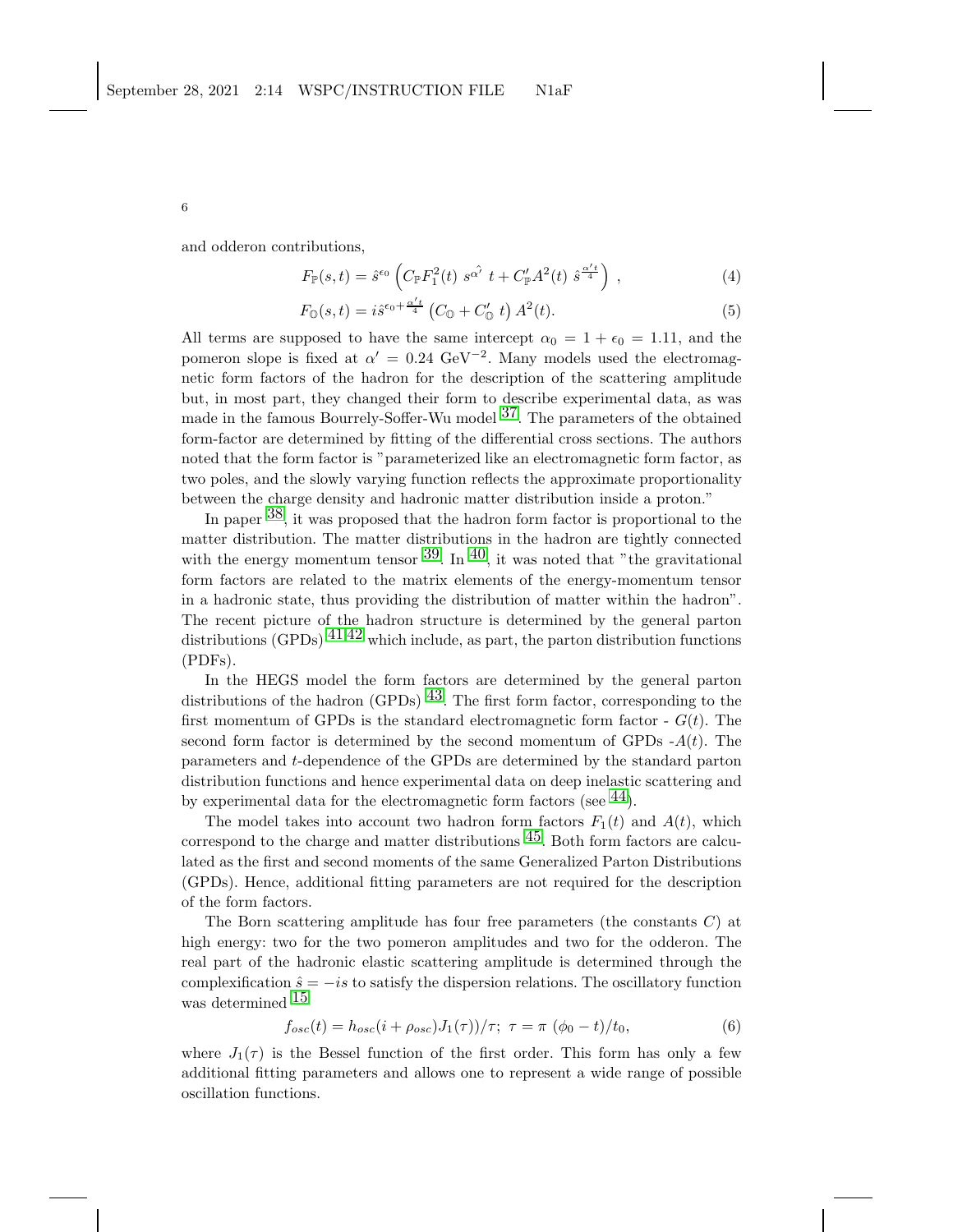After the fitting procedure we obtain  $\chi^2/n.d.f. = 1.24$  (remember that we used only statistical errors). One should note that the last points of the second set above  $-t = 2.8 \text{ GeV}^2$  show an essentially different slope, and we removed them. The total number of experimental points of both sets equals 415. If we remove the oscillatory function, then  $\chi^2/n.d.f. = 2.7$ , so an increase is more than two times. If we make a new fit without  $f_{osc}$ , then  $\chi^2/n.d.f. = 2.4$  decreases but remains large. However, this result was obtained with a sufficiently large additional coefficient of the normalization  $n = 1/k = 1.135$ . It can be for a large momentum transfer, but unusual for a small region of t.

Now let us put the additional normalization coefficient to unity and continue to take into account in our fitting procedure only statistical errors. Of course, we obtain an enormously huge  $\sum \chi^2$ . The new fit changes the basic parameters of the Pomeron and Odderon Born terms but does not lead to a reasonable size of  $\chi^2$ . We find that the main part of  $\sum \chi^2$  comes from the region of a very small momentum transfer. It requires the introduction of a new term which can help to describe the CNI region of t. This kind of term can be taken in different forms. In the present paper, we examined two different forms. One is the simple exponential form

$$
F_d(t) = h_d(i + \rho_d)e^{-B_d|t|^{\kappa} \log \hat{s}},\tag{7}
$$

and the other is the power form which has t-dependence similar to the squared Coulomb amplitude.

$$
F_d(t) = h_d(i + \rho_d)/(1 + (r_d t)^2) G_{el}^2.
$$
 (8)

where  $G_{el}^2$  is the squared electromagnetic form factor of the proton. For simplicity, in a further fitting procedure the constant  $\rho_{osc}$  and the phase  $\phi_0$  of the oscillatory term are taken equal to zero. Hence, the oscillatory term depends only on two parameters  $-h_{osc}$  and  $t_0$  period of oscillation. Also, to reduce the number of fitting parameters the correction to the main slope is taken in a simple form, we obtain the slope as

$$
B(t) = \alpha^{'} \log \hat{s} (1 - te^{B_{ad}t}).
$$
\n(9)

The Pomeron trajectory has threshold singularities, the lowest one being due to the two-pion exchange required by the t−channel unitarity  $46$ . This threshold singularity appears in different forms in various models (see  $\frac{47,48}{2}$  $\frac{47,48}{2}$  $\frac{47,48}{2}$ ) and is now recalculated by V. Khoze  $49$ . It can be shown that this term has a complicated structure and is determined by cancelation of two divergent terms with a small rest which we approximated by our small correction term to the main slope. This form leads to the standard form of the slope as  $t \to 0$  and  $t \to \infty$  and practically does not effect the rapidly decreasing additional term  $F_d(t)$ .

The fit of both sets of the TOTEM data simultaneously with taking into account only statistical errors, with additional normalization equal to unity and with the additional term, eq.(7), gives a very reasonable  $\chi^2 = 551/425 = 1.29$ . The results are present for the full region of  $t$  in Fig.1a, and with zoom of the region of small  $t$ in Fig.1b, and zoom of the region of the diffraction minimum in Fig.1c.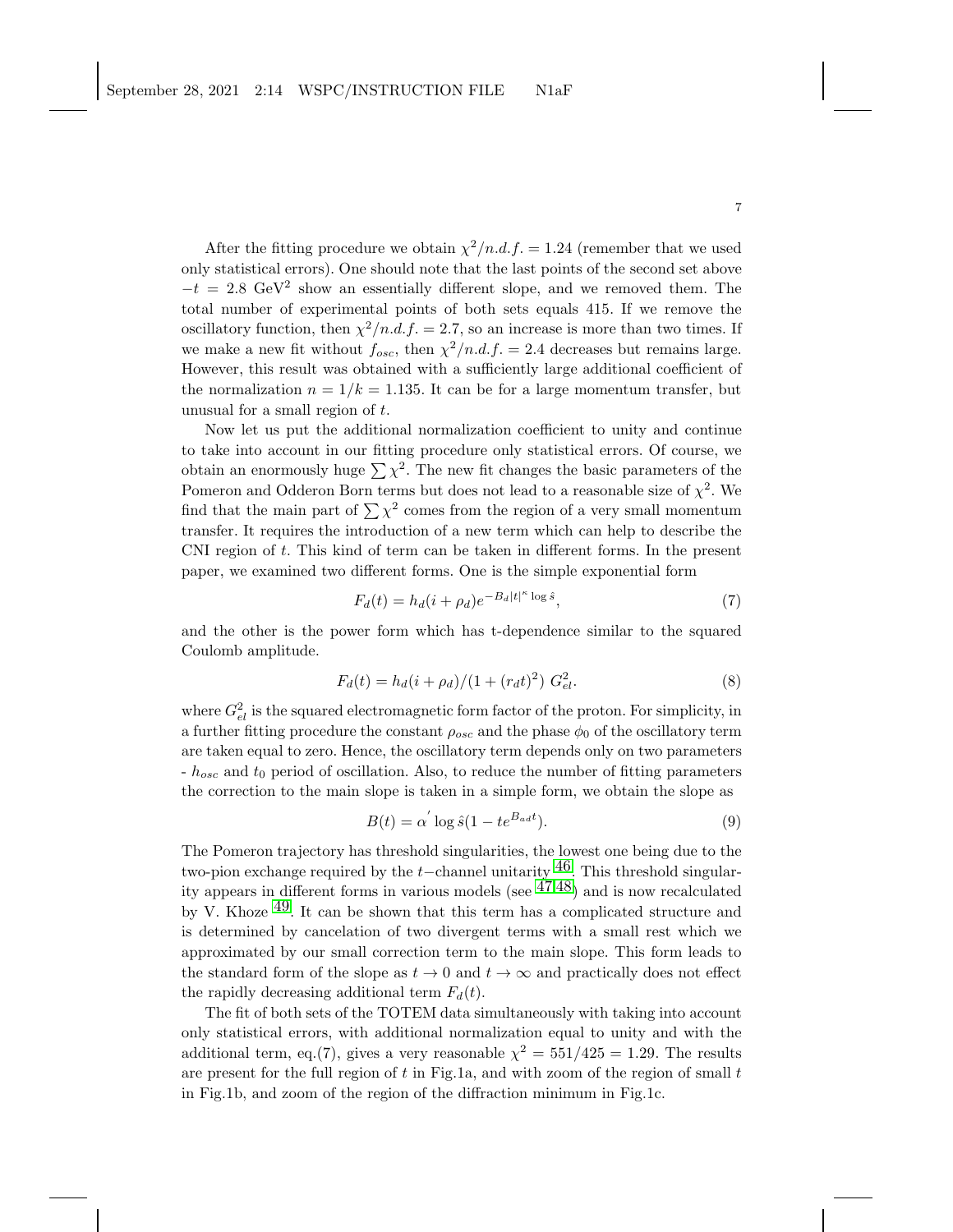

Fig. 2. The amplitude  $F_{dop}(b)$  eq.(7) in the impact parameter representation a) [left] the real  $F_{dop}(b)$ - hard line and imaginary part  $ImF_{dop}(b)$ -dashed line ; b) [right] overlapping function  $bF_{dop}(b)$  (**x**ea<sup>0</sup>part - hard line; imaginary part - dashed line; computed in the set of the set of the set of the set of



Fig. 3. The amplitude  $F_{dop}(b)$  eq.(8) in the impact parameter representation a) [left] the real  $F_{don}(b)$ - hard line and imaginary part  $ImF_{don}(b)$ -dashed line; b) [right] the same at large impact parameters.

The parameters of the additional term are well defined  $h_d = 1.7 \pm 0.01$ ;  $\rho_d =$  $-0.45 \pm 0.06$ ;

 $B_d = 0.616 \pm 0.026; \quad \kappa = 1.119 \pm 0.024.$ 

Using the second form of the additional term, eq.(8), we obtain practically the same picture with the same  $\chi^2 = 549/425 = 1.28$  (with the parameters of the additional term  $h_d = 1.067 \pm 0.044; \quad \rho_d = -0.53 \pm 0.07$  $r_d = 7.62 \pm 0.34$ .

To check up the impact of the form of the CNI phase -  $\varphi(t)$ , we made our calculations with the original Bethe phase  $\varphi = -(dLOG(Bsl/2.*t) + 0.577)$  as well. We found that  $\sum \chi^2$  changes by less than 0.2% and practically does not impact the parameters  $F_d(t)$ . Hence, our model calculations show two possibilities in the quantitative description of the two sets of the TOTEM data. One - takes into account an additional normalization coefficient, which has a minimum size of about 13% ; the other - the introduction of a new anomalous term of the scattering amplitude, which has a very large slope and gives the main contributions to the Coulomb-nuclear interference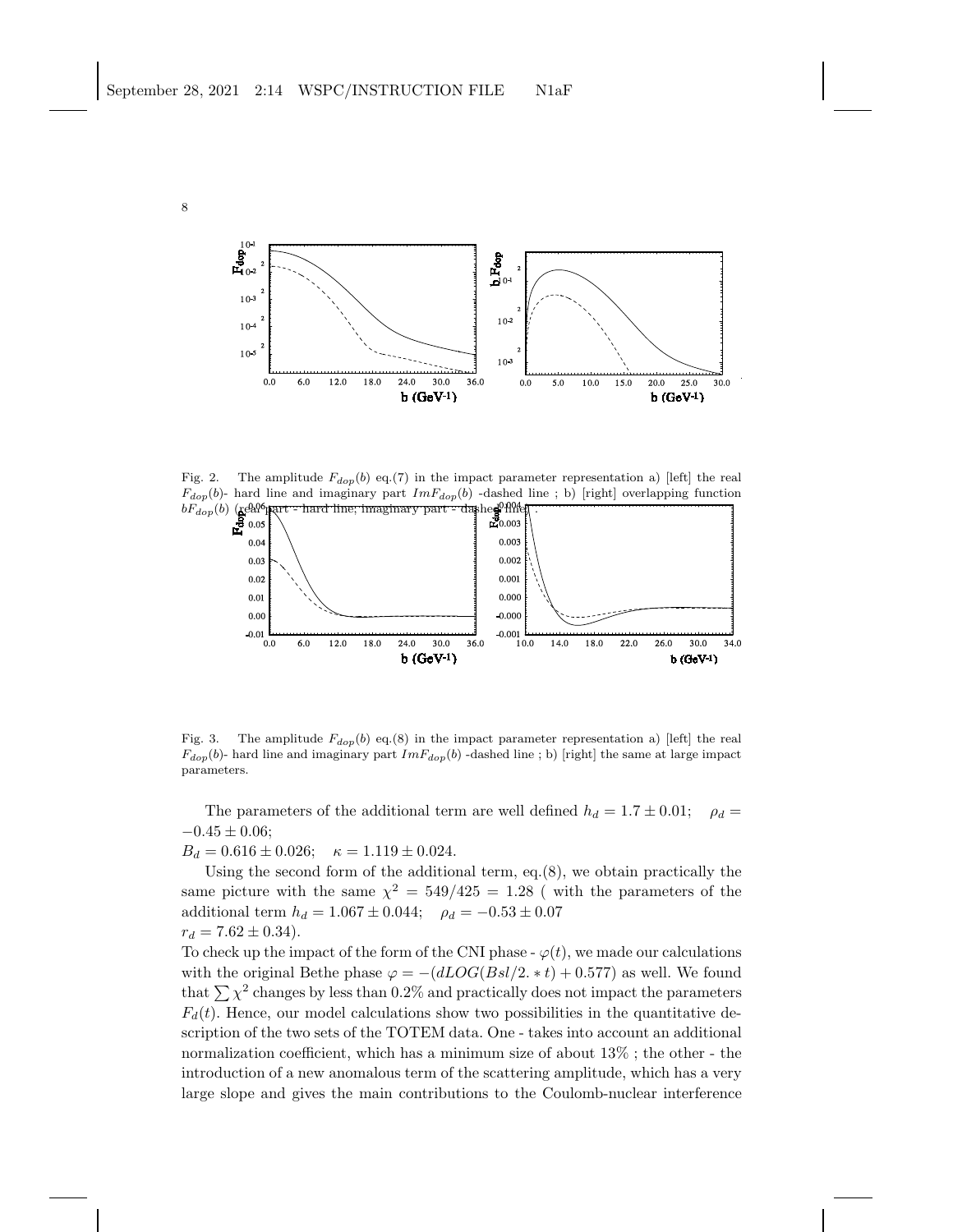region.

Of course, there are some other ways to obtain good descriptions of the new experimental data of the TOTEM Collaboration. One is to use a model with an essentially increasing number of the fitting parameters and many different parts of the scattering amplitude. Another is to use a polynomial model with many free parameters. In both cases, the physical value of such a description is doubtful.

Let us examine the additional term in the impact parameter representation and use the Fourier transform

$$
F_{dop}(b) \sim \int_0^\infty dq J_0(qb) F_{dop}(q^2),\tag{10}
$$

The results for the additional term, in the form of eq.  $(7)$ , are presented in Fig.2a. Figure 2b shows that the main contribution comes from the non-large impact parameters. The maximum of  $bF_{dop}(b)$  is situated in the region of  $r \sim 1$ fm, slightly above the electromagnetic radius of proton. Figure 3 shows the impact parameter representation for the real and imaginary parts of  $F_{dop}$ , in the form of eq.(8).

#### 4. Other models

The above results were obtained in the framework of one specific model. Let us see what other models tell us. There are many different models with very different paradigms (for example, see reviews  $48,19$  $48,19$ ) and we take only some of them as an example. One of the oldest models, which is based on the hadron structure  $51$  is enclosed by the quark-antiquark cloud. The cloud becomes polarized because its antiquarks are drawn toward the baryonic shell. In turn, a layer of polarization quarks appears. In pp near forward scattering, the two outer layers collide leading to a new scattering amplitude (positive). In  $p\bar{p}$  near forward scattering, the outer polarization layer of the antiproton is of antiquarks and the polarization scattering amplitude is negative.Thus, polarization of the clouds incorporates a small crossingodd amplitude into our diffraction amplitude. It says that the main result is " The most striking feature of the preliminary  $\sqrt{s} = 13 \text{ TeV}$  TOTEM data is that there are no oscillations in  $d\sigma/dt$  beyond the initial dip-bump structure. It shows a smooth falloff for large  $|t|$ , exactly as predicted by our model." The model gives, as many others, only a qualitative description of the differential cross section and does not feel the fine structure.

Some other models, for example  $52$ , developed the structure of the scattering amplitude, but in the analysis of the experimental data they do not include the specific properties of the hadron interaction at small momentum transfer - " Note that in this paper, we treat only the strong (nuclear) amplitude separated from Coulomb forces. The CNI effects modify the nuclear cross-section by less than 1% for  $|t| > 0.07 \text{ GeV}^2$ ; thus, in the nuclear range, the CNI effects can be ignored"

The same specific bounds were taken by one of the famous models <sup>53</sup>. In a recent paper they noted: " This paper applies it in its simplest form to small- t data from 13.76 GeV to 13 TeV for total cross sections and elastic scattering at small t, namely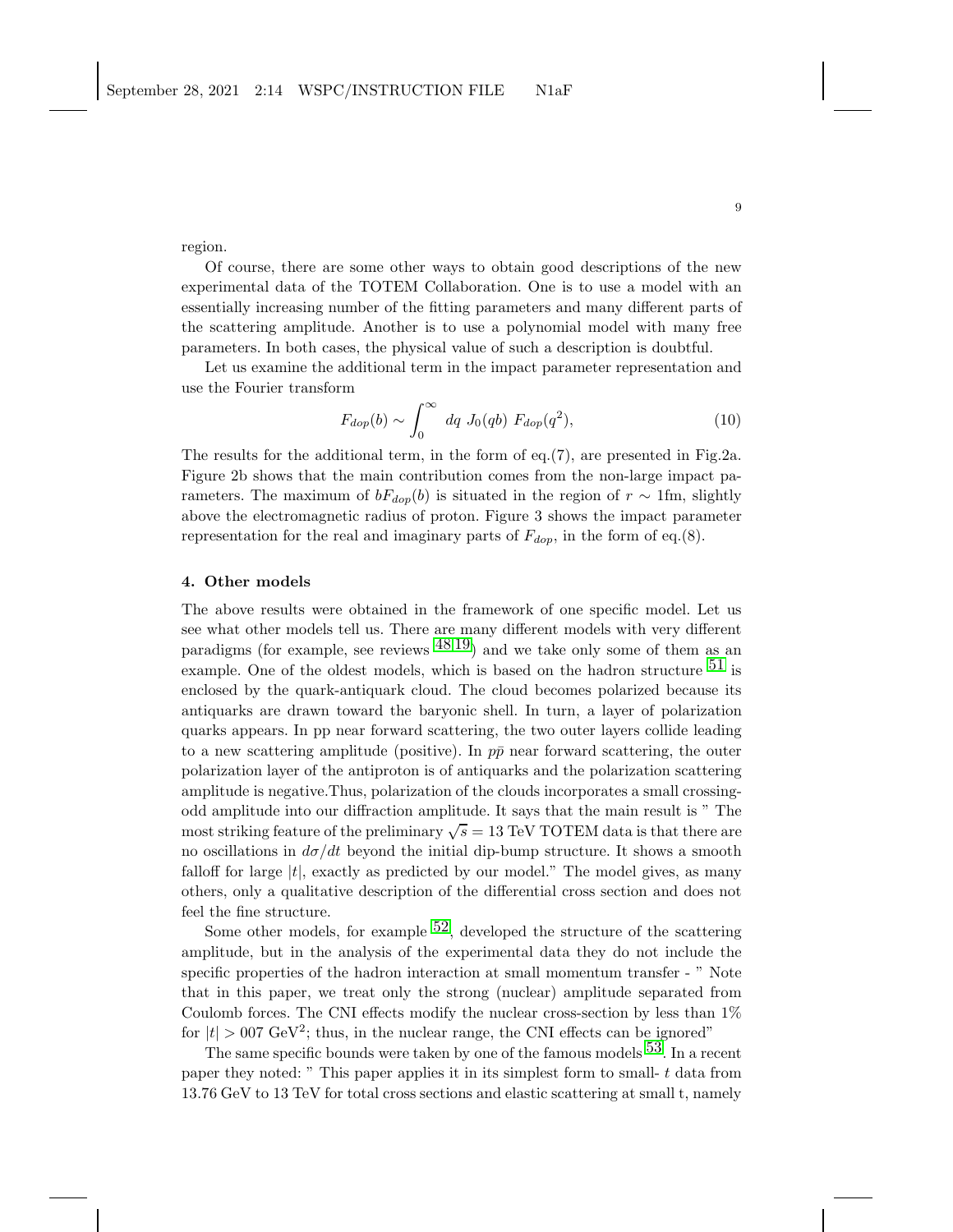$|t| < 0.1$  GeV<sup>2</sup> by including in the amplitude the exchange of the soft pomeron |P of the reggeons  $\rho, \omega, f2, a2$  and of two pomerons *IPIP*. The fit reveals no need[3] for any odderon contribution at small t." As in many other papers in  $53$  they speak only about a good fit, which is shown in different Figures. However, they do not speak about the sizes of  $\chi^2$ , especially in different regions of momentum transfer. It is interesting that in  $53$  they note " ...but the slope for 7 TeV data lies between that for 8 and 13 TeV, which is surely anomalous". Hence, all such models can not see some fine structure of hadron interactions, which is discussed in our paper, but note some anomalous behavior of the slope.

Some models include in the analysis the Coulomb-hadron interference region and note the importance of this region of t. However, in most part, they are interested in the deviation of the differential cross sections from the exponential form, which leads to some "break" in the region of  $-t \sim 0.15 \,\mathrm{GeV^2}$ . For example, in <sup>[18](#page-16-4)</sup> they note - "The left plot shows the non-exponential behavior of the differential cross section for T8. .." The figure is obtained subtracting from the best fit of the differential cross section with a pure exponential form  $Re(f) = Aexp(Bt)$  and dividing the subtraction by this reference function. The dashed lines show the normalization error band in  $d\sigma/dt$ , which is quite large. The plot in the RHS shows the ratio (T2−  $R/T2$  which exhibits information of a non-exponential behavior with advantages compared with the first plot, since is cancelled, and with it most of the normalization systematic error." It is interesting that they show the importance of systematic errors for a good description of the differential cross sections.

In a recent complicated work  $19$ , which based on the modified Barger-Philips scattering amplitude <sup>54</sup>, a qualitative description of the experimental data at  $\sqrt{s}$  = 7, 8, 13 TeV in the near-forward region up to  $-t = 0.2 \text{ GeV}^2$  was obtained. One of the specific moment of the model is the use of the energy dependence of the hadron form factor. The obtained value of  $\sigma_{tot}(\sqrt{s} = 13 TeV) = 113.66$  mb in the first variant and 111.09 in the fourth variant of the model; the corresponding values of  $\rho(t = 0)$  equal 0.133 and 0.134.

Another interesting model  $55$  examines modern experimental data of the TOTEM Collaboration. They used two-Pomeron eikonal approximation with soft and hard Pomeron. A specific feature of the model is that it uses the essentially nonlinear parametrization for the soft and hard pomerons of the Regge trajectory. With minimum fitting parameters obtained earlier (via fitting to elastic scattering data in the collision energy range 546 GeV  $\leq \sqrt{s} \leq 7$  TeV ) the model gives a good qualitative description of the new experimental data at 13 TeV. After refitting parameters, it gives for the data at 13 Tev  $\sum \chi^2 = 980$ . The result is very interesting from our viewpoint. We present their Fig. 2b in our Fig.4. The difference between the model results and the experimental data at small momentum transfer is remarkable. Very likely that it shows the necessity of additional normalization of the experimental data or the existence of some anomaly in  $t$  dependence of the differential cross sections. =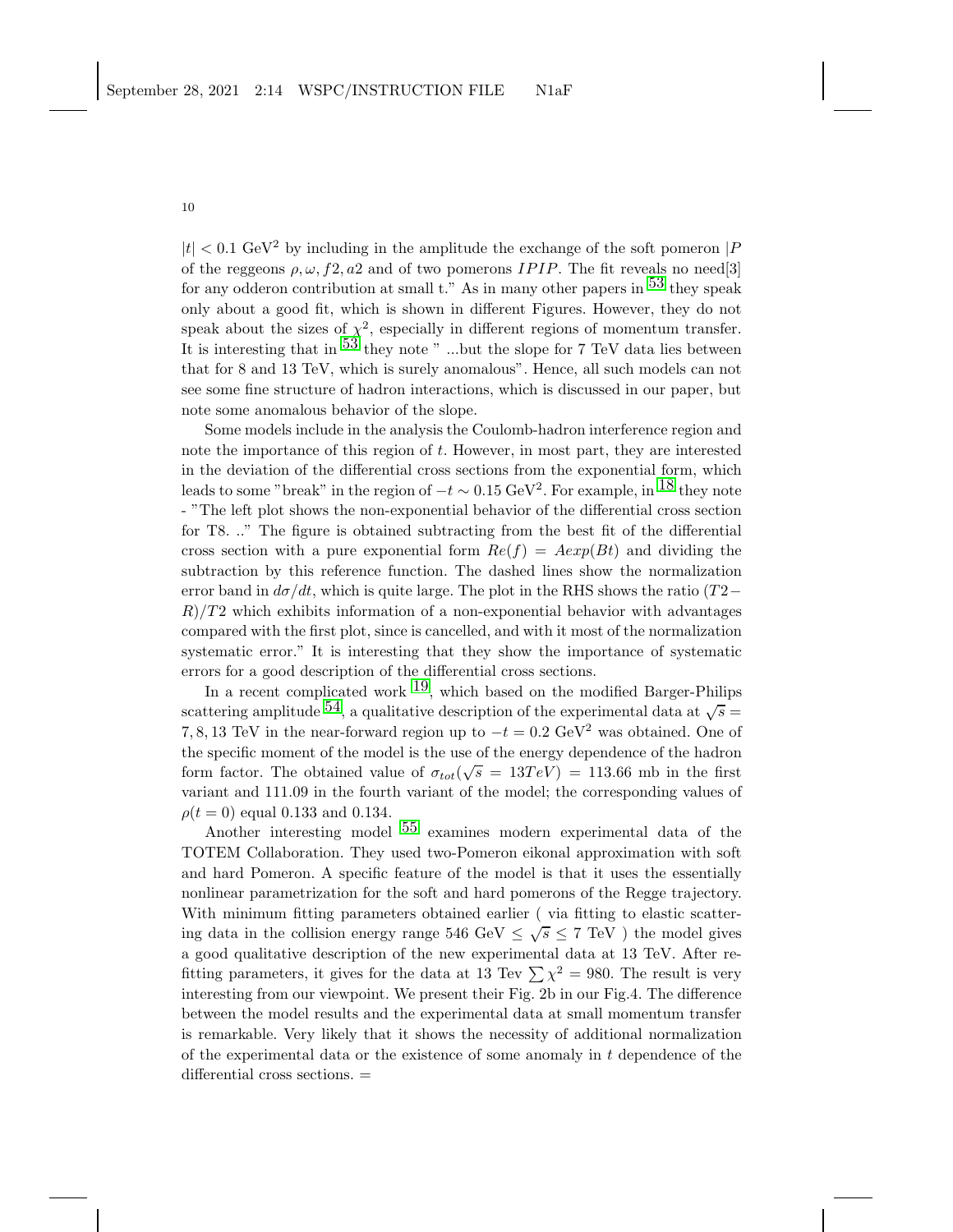

Fig. 4. from paper [39] "Figure 2: The predictions of the model [6] in the case  $HP(0) - 1 = 0.32$ versus the TOTEM data at  $\sqrt{s} = 13$  TeV [7]. The dashed line corresponds to the approximation  $C(s, t) = 0"$ 

# 5. The fit of the differential cross section in the small momentum transfer region

Above, the examination of the new TOTEM experimental data at  $\sqrt{s} = 13$  TeV carried out in a wide momentum transfer shows the existence of some anomaly in the behavior of the differential cross sections at a very small momentum transfer. Of course, it has some dependence on the model structure. We cannot exclude a possibility of discovering a more complicated model that explains new features of hadron interactions at large distances. Hence, it is important also to see the phenomena of the new effect only in the small momentum transfer region and in the framework of the simplest form of the scattering amplitude . Now let us limit our examination to a small region of momentum transfer (up to  $-t = 0.069$ ) which includes 79 experimental data of the first set of the TOTEM Collaboration  $<sup>1</sup>$ . This region was</sup> examined by the TOTEM Collaboration and some other groups of researchers (for example  $5,10$  $5,10$ ). Unlike other groups, we will take into account only statistical errors and the additional normalization  $k = 1$ . The new data of the TOTEM Collaboration have very small statistical errors, especially in the low momentum region. Hence, our fitting procedure will give the non-small  $\sum \chi_i^2$ ; however, it imposes hard restrictions on different representations of the scattering amplitude. Firstly, let us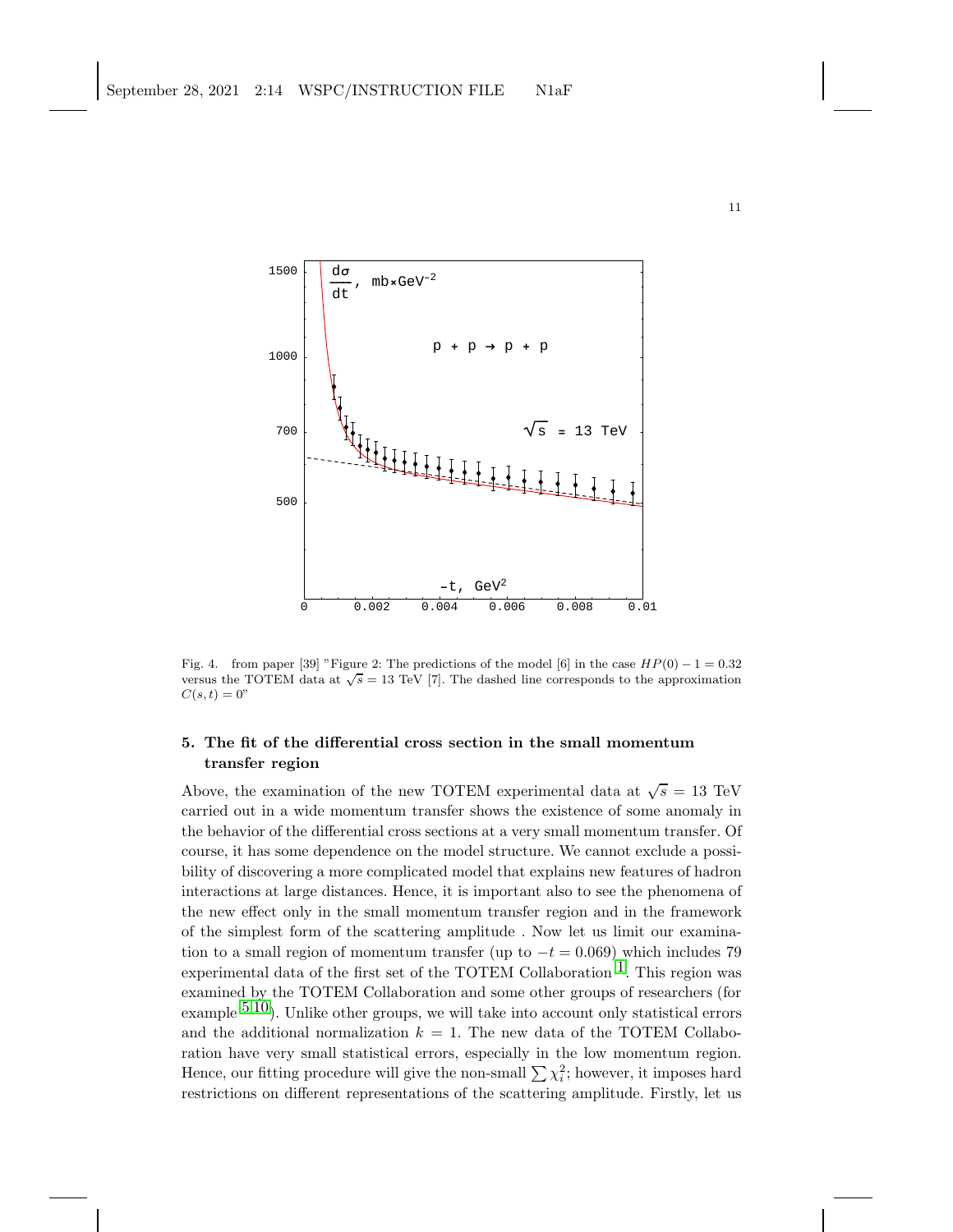examine the Born scattering amplitude using the standard eikonal representation, as was made in our model analysis of the whole region of the momentum transfer of experimental data.

Let us take the hadronic Born scattering amplitude in the simple exponential form. Of course, after eikonalization such an amplitude is added the standard electromagnetic amplitude, as we made in the model analysis,

$$
F_{\mathbb{P}}(s,t) = h/(2 \ 0.389\pi)(i+\rho)Exp(B/2t)
$$
\n(11)

As was made in a recent work  $10$ , we will made the fit in different regions of t. Our results are given in Table 1. Table 1 and the following tables show the sizes of  $\sum \chi^2$ and the integrated probability -  $p-value$  (the area under  $\chi^2$  probability density function (pdf) to the right of the minimum  $\chi^2$  value (see, for example,  $56$ ). The maximum width of the examined region leads to the non-small  $\sum \chi_i^2$ . It is shown that a simple exponential form is not sufficient for our analysis. Of course, when we come to a small region of  $t$ , the description is improving more and more. It is to be noted that the size of the slope has small variation with decreasing  $t$ . In our analysis, the slope size is somewhat less than was determined by the TOTEM group  $<sup>1</sup>$  $<sup>1</sup>$  $<sup>1</sup>$  and</sup> by the Protvino group  $10$ . This may be the result of the slope determined by the Born scattering amplitude that is further changed by the eikonalization procedure. However, we are interested in the possibility of the contribution of an additional rapidly decreasing term of the scattering amplitude.

Let us add an additional term in the form

$$
F_{ad}(s,t) = i \ h_d/(2 \ 0.389\pi) \ e^{D_d t} \tag{12}
$$

This form correspond to eq.(7) but with some simplification as the narrow region of momentum transfer requires minimum fitting parameters. As a result, two additional parameters appear in the fitting procedure. We reduce the real part of the additional term as the increase in the number of the fitting parameters leads to large uncertainty in the results. It should be noted that if we add two additional parameters in the main Born amplitude as additional slopes -  $B_1 \sqrt{(-t)}$  and  $B_2 t^2$ , this will not practically change the picture. The same result was obtained by the TOTEM Collaboration, too.

The results of our new fitting are presented in Table 2. The  $\chi^2$  decreases is essential, especial for the completely examined  $t$  region. The constant of the additional term is determined sufficiently well. The slope of the additional term is large and also is determined with small errors.

The  $\chi^2(t)$  are shown in Fig.5 in the case of taking into account the additional fast decreasing term (dashed line) and in the case of the absence of such a term (hard line). We can see that the largest difference comes from a very small region of momentum transfer.

Let us include additional normalization (representing systematical errors) in our fitting procedure. The dependence of  $\sum_{i}^{N} \chi^2$  on the additional coefficient of normal-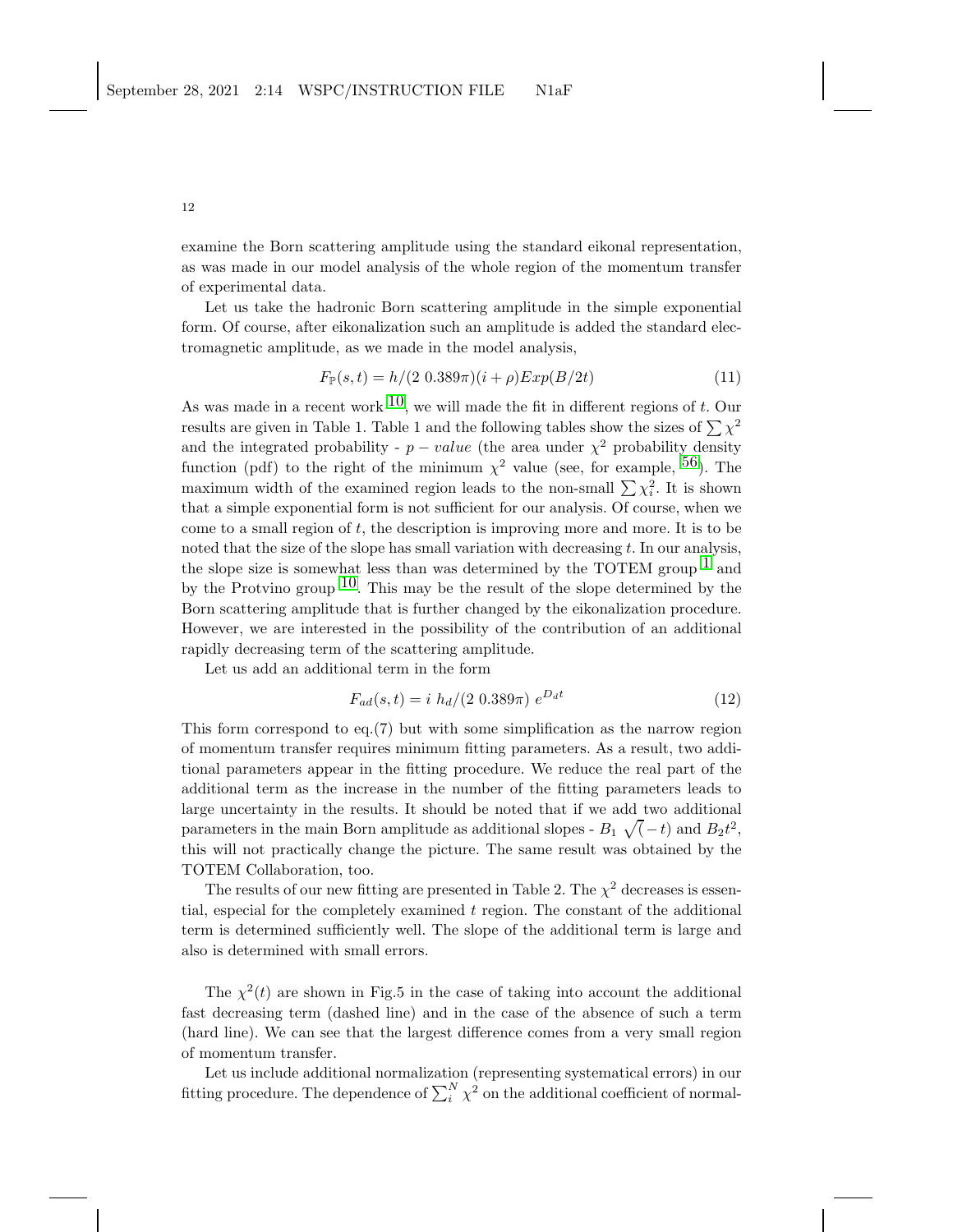

Fig. 5. The  $\chi^2(t)$  in the case of taking into account the additional fast decreasing term (dashed line) and in the case of the absence of such a term (hard line).



Fig. 6. The dependence of  $\chi^2$  on the additional normalization coefficient of experimental data - a) [top] in the case of the simple exponential form of the scattering amplitude; b) [bottom] the same but with the additional fast decreasing term.

ization of experimental data is shown in Fig. 6. The case of the simple exponential for the scattering amplitude is presented at the top of Figure 4; and with the additional fast decreasing term at the bottom. One can see that  $\chi^2$  in the first case essentially depends on the normalization coefficient and has a sufficiently large value (remember that we used only statistical errors). Note that  $k = 1/n$  is the coefficient by which we multiply our theoretical function to compare with experimental data in our fitting procedure. The minimum is reached when the additional normalization equals 13.5%. This corresponds to the additional normalization which was used in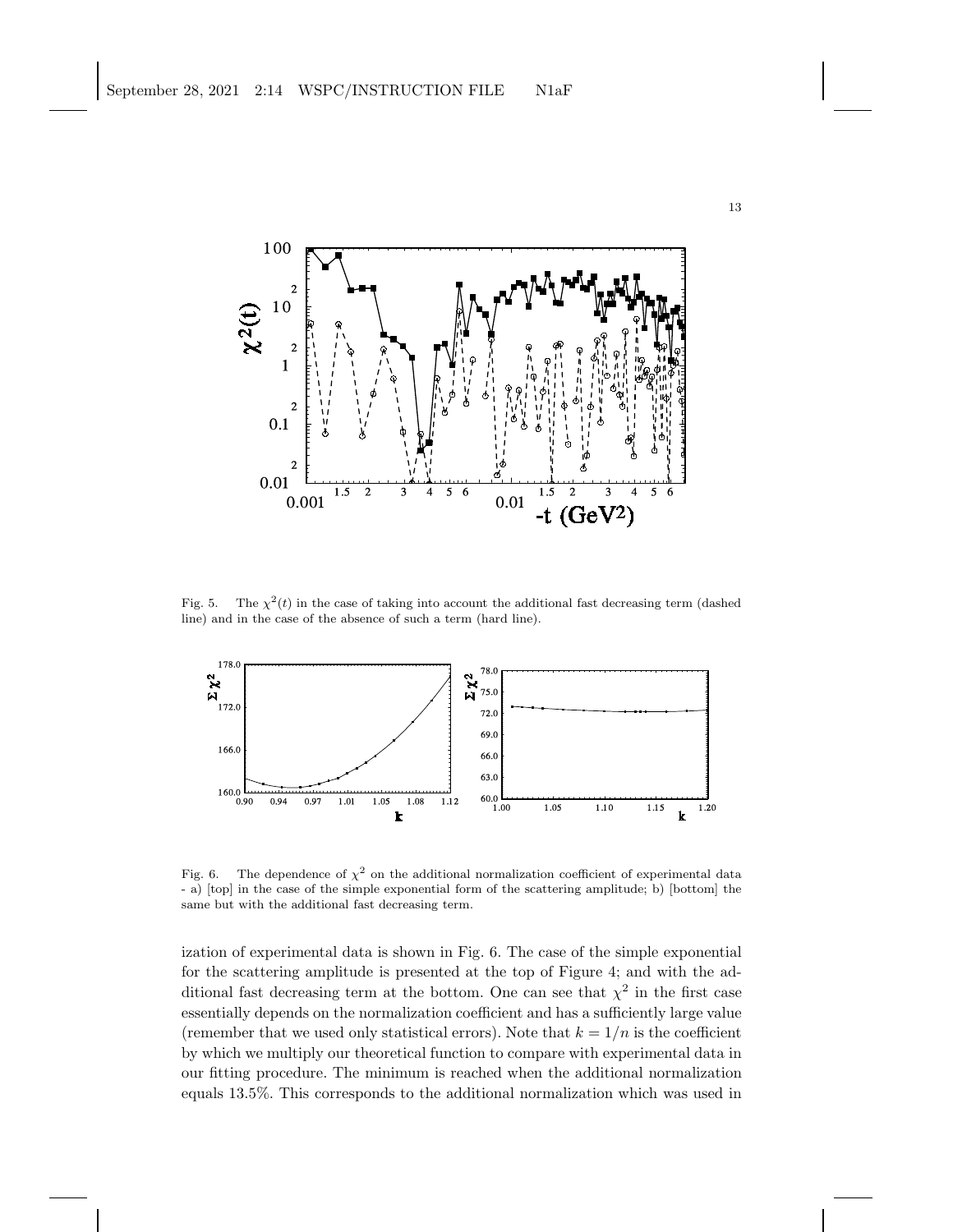| N  | $-t_{max}(GeV^2)$ |       | $\chi_{dof}$ | pdf      | $(GeV^{-1})$<br>h | $B(GeV^{-2})$   |
|----|-------------------|-------|--------------|----------|-------------------|-----------------|
| 79 | 0.0699            | 162.1 | 2.19         | $2.5E-8$ | $110.2 + 0.3$     | $16.0 \pm 0.03$ |
| 70 | 0.0559            | 86.5  | 1.29         | 0.055    | $110.5 \pm 0.4$   | $16.4 \pm 0.04$ |
| 65 | 0.0488            | 66.3  | 1.07         | 0.331    | $110.6 \pm 0.6$   | $16.3 \pm 0.05$ |
| 60 | 0.0422            | 55.3  | 0.97         | 0.539    | $110.6 \pm 1.4$   | $16.4 \pm 0.06$ |
| 55 | 0.0361            | 49.7  | 0.96         | 0.565    | $110.6 \pm 1.7$   | $16.4 \pm 0.08$ |
| 50 | 0.0305            | 47.8  | 1.02         | 0.440    | $110.6 \pm 1.4$   | $16.4 \pm 0.1$  |
| 40 | 0.0207            | 34.2  | 0.92         | 0.601    | $110.7 \pm 0.6$   | $16.6 \pm 0.2$  |

Table 1. The fit of  $d\sigma/dt$  by the Born hard scattering amplitude in one exponential form using the eikonal representation.

Table 2. The fit of  $d\sigma/dt$  by the Born hard scattering amplitude in two exponential form using the eikonal representation.

| N  | $-t_{max}(GeV^2)$ | $\Sigma \chi_i^2$ | $\chi_{dof}$ | pdf   | h $(GeV^{-1})$ | $D_d(GeV^{-2})$ |
|----|-------------------|-------------------|--------------|-------|----------------|-----------------|
| 79 | 0.0699            | 74                | 1.00         | 0.478 | $3.26 \pm 0.3$ | $41.2 + 1.9$    |
| 70 | 0.0559            | 62.2              | 0.93         | 0.575 | $2.94 + 0.4$   | $39.2 + 4.1$    |
| 65 | 0.0488            | 56.8              | 0.94         | 0.593 | $2.26 + 0.6$   | $31.6 \pm 5.8$  |
| 60 | 0.0422            | 53.0              | 0.96         | 0.550 | $1.51 + 1.4$   | $25.3 + 7.7$    |
| 55 | 0.0361            | 49.0              | 0.98         | 0.513 | $1.56 + 1.7$   | $25.5 + 11.4$   |
| 50 | 0.0305            | 44.4              | 0.98         | 0.497 | $1.93 \pm 1.4$ | $29.7 + 13.7$   |
| 40 | 0.0207            | 33.0              | 0.94         | 0.565 | $2.4 \pm 0.6$  | $29.7_{fixd}$   |

Table 3. The comparison of  $\sum \chi_i^2$  from the fit of  $d\sigma/dt$  by the hard scattering amplitude in the exponential and two exponential forms.

| N  | $-t_{max}(GeV^2)$ | Exp)<br>Ĺá. | pdf   | $Exp+fd$<br>$\chi^{\cal L}_i$ | pdf   | $h_d$           |
|----|-------------------|-------------|-------|-------------------------------|-------|-----------------|
| 79 | 0.0699            | 67.61       | 0.686 | 62.87                         | 0.818 | $1.95 \pm 0.35$ |
| 70 | 0.0559            | 61.52       | 0.600 | 59.24                         | 0.678 | $2.14 \pm 0.58$ |
| 65 | 0.0488            | 57.14       | 0.628 | 55.32                         | 0.647 | $2.25 \pm 0.73$ |
| 60 | 0.0422            | 54.51       | 0.490 | 52.90                         | 0.550 | $2.36 \pm 0.95$ |
| 55 | 0.0361            | 50.26       | 0.460 | 48.39                         | 0.498 | $2.03 \pm 0.82$ |
| 50 | 0.0305            | 45.22       | 0.463 | 41.67                         | 0.613 | $1.35 + 0.54$   |
| 45 | 0.0254            | 38.03       | 0.569 | 34.58                         | 0.712 | $2.33 \pm 1.35$ |
| 40 | 0.0207            | 35.02       | 0.467 | 32.45                         | 0.592 | $1.95 \pm 1.35$ |

our HEGS model calculations without the additional fast decreasing term. Contrary, in the case with the additional term the dependence on normalization is weak and the size of  $\chi^2$  has a reasonable value in a wide region of normalization.

Now let us carry out analysis without eikonalization. In this case, the additional term will be represented in the power form (like a square of Coulomb amplitude)

$$
F_{ad}(s,t) = \alpha_{el}^2 h_d/(2 \ 0.389\pi)/[\epsilon + t^2]
$$
\n(13)

where  $\alpha_{el} = 1/137$  is the electromagnetic fine structure constant and  $\epsilon$  is free parameter order  $\alpha_{el}^2$ . This form corresponds to eq.(8) but in the form more close to the screening Coulomb amplitude, as it is remarkably close to the form of the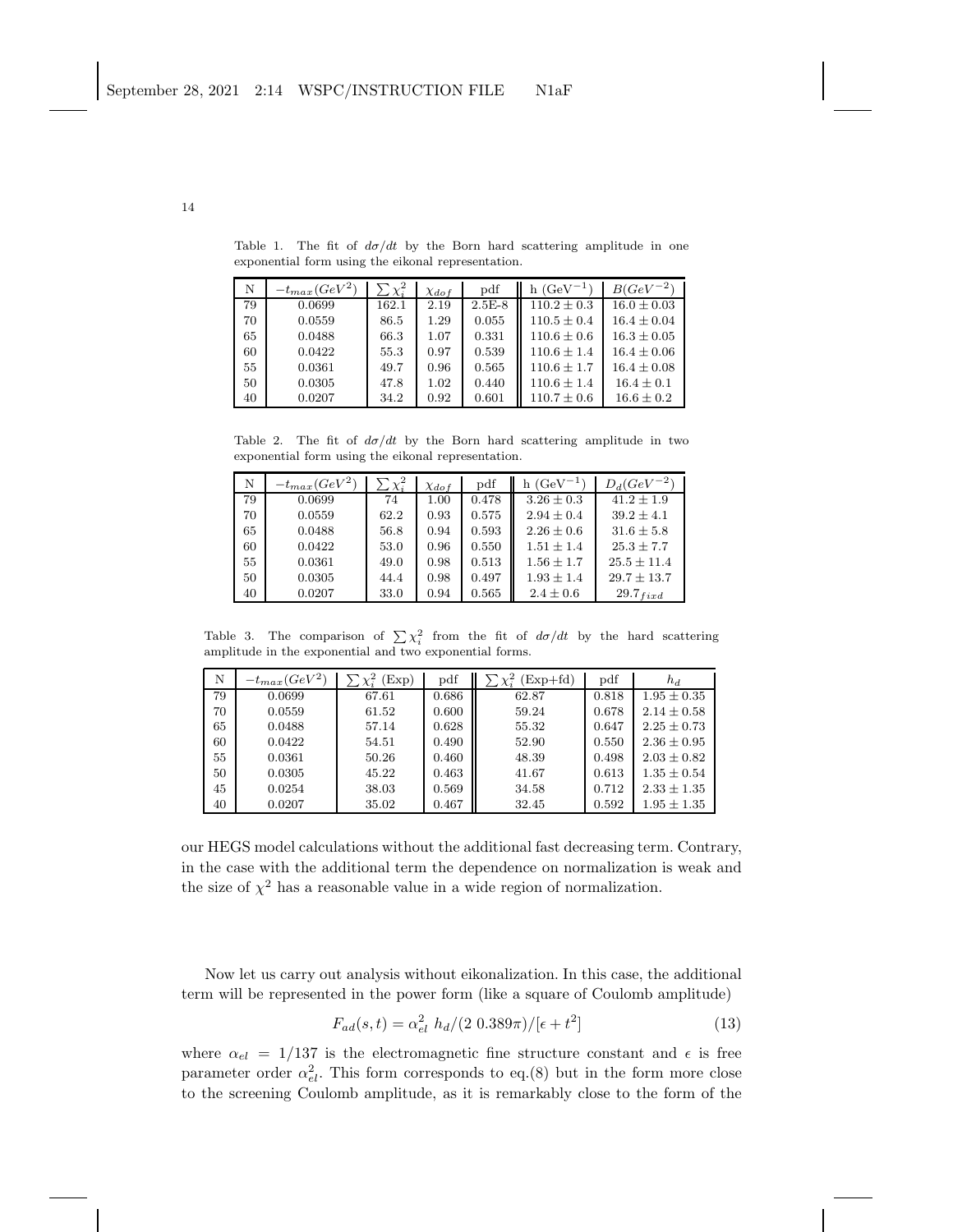Coulomb amplitude but without the divergence at  $t \to \infty$ . The comparison of  $\chi^2$  for a simple exponential term and with the added fast decreasing term are presented in Table 3. The difference is not large; however, it is about 10% for every examined region of t. The constant  $h_d$  is also well determined.

#### 6. Conclusion

Using only statistical errors and fixing additional normalization of differential cross sections equal to unity, we have limited the possible forms of the theoretical representation of the scattering amplitude. The phenomenological model - HEGSh model was used for examining the whole region of the momentum transfer of two sets of experimental data obtained by the TOTEM Collaboration at 13 TeV. The simple exponential form of the scattering amplitude was used to examine only a small region of momentum transfer. In both cases, an additional fast decreasing term of the scattering amplitude was required for a quantitative description of the new experimental data. The large slope of this term can be connected with a large radius of the hadronic interaction and, hence, can be determined by the interaction potential at large distances. It can be some part of the hadronic potential responsible for the oscillation behavior of the elastic scattering amplitude  $15$ .

The discovery of such anomaly in the behavior of the differential cross section at very small momentum transfer in LHC experiments will give us important information about the behavior of the hadron interaction potential at large distances. It may be tightly connected with the problem of confinement. We have shown the existence of such anomaly at the statistical level and that some other models also revealed such unusual behavior of the scattering amplitude. Very likely, such effects exist also in experimental data at essentially smaller energies  $50$ . However, the results of the TOTEM Collaboration have a unique unprecedentedly small statistical error and reach minimally small angles of scattering with the largest number of experimental poits in this small region of the momentum transfer. The new effects can impact the determination of the sizes of the total cross sections, the ratio of the elastic to the total cross sections and the size of the  $\rho(s,t)$  - the ratio of the real to imaginary part of the elastic scattering amplitude.

Now the results for the total cross sections and  $\rho(t=0)$  can be compared for the case with additional coefficient normalization  $k$  and the cases with an additional fast decreasing term and  $k = 1$ . The results are presented in Table IV. The different variants with a large coefficient of the normalization give practically the same value, which is less than the total cross sections extracted by the TOTEM Collaboration  $\sigma_{tot(TOTEM)} = 110.6 \pm 3.4$  mb in the analysis of only small momentum transfer region <sup>57</sup>. Small errors of  $\rho(t = 0)$  and  $\sigma_{tot}$  are the result of our simultaneous fitting to both sets in a wide region of the momentum transfer and with using only statistical errors. The size of  $\rho(t=0)$  obtained in the model calculations essentially exceed the size of  $\rho(t=0) = 0.1 \pm 0.01$  extracted by the TOTEM Collaboration <sup>58</sup>. On the contrary, the variants with an additional fast decreasing term in different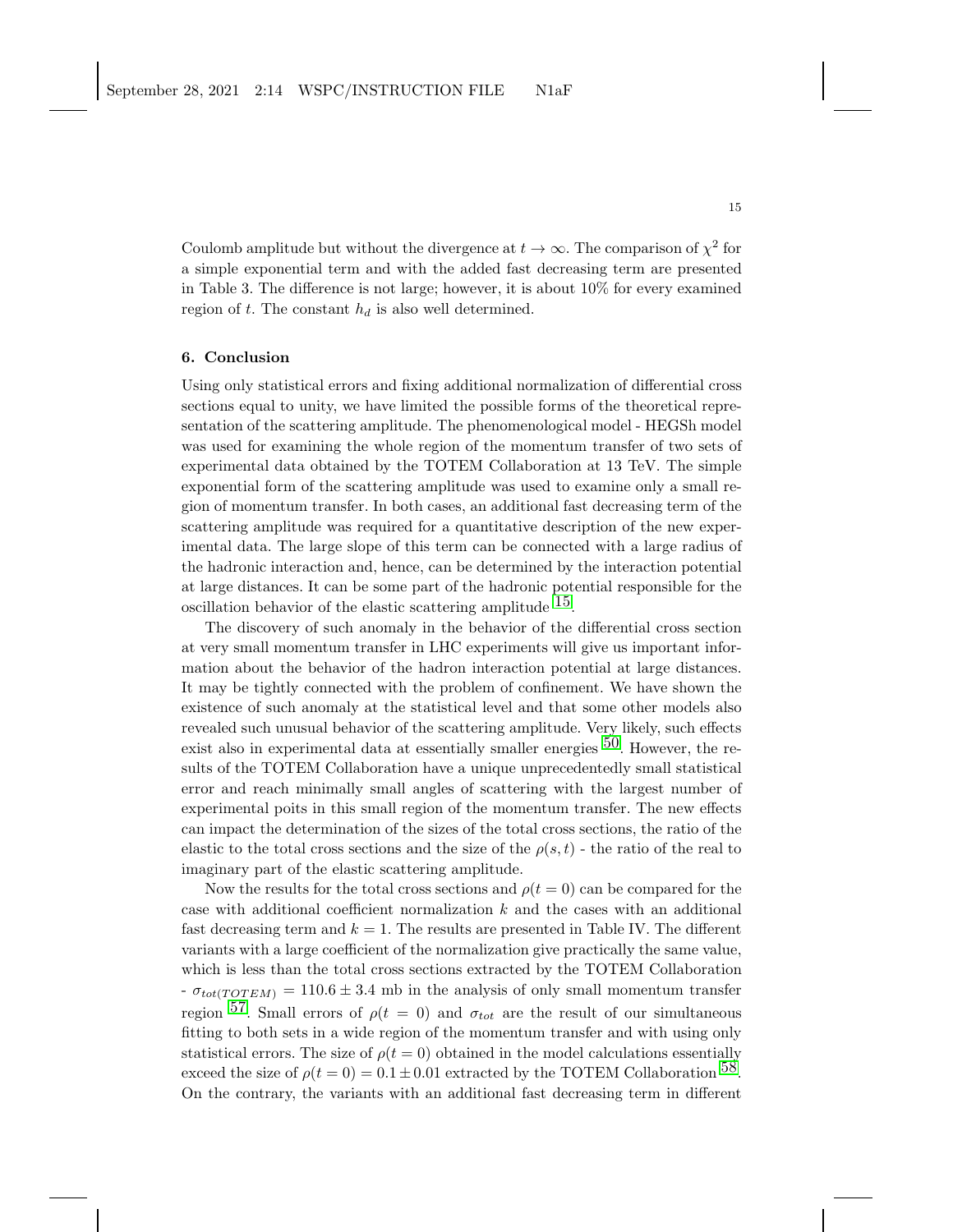| $\mathbf n$ | model      | $\sum \chi_i^2/N$ | $10^4 \times \text{pdf}$ | $\sigma_{tot} \pm err$ (mb) | $\rho(t=0) \pm err$ |
|-------------|------------|-------------------|--------------------------|-----------------------------|---------------------|
| 1.135       |            | 525/415           | 0.8                      | $106.1 \pm 0.2$             | $0.146 \pm 0.004$   |
| 1.135       | $f_d=0$    | 515/425           | 6.5                      | $106.2 \pm 0.2$             | $0.142 \pm 0.004$   |
| 1.135       |            | 527/425           | 2.3                      | $106.2 \pm 0.2$             | $0.148 \pm 0.004$   |
| 1.          | $f_d(r_d)$ | 539/425           | 0.3                      | $113.2 \pm 0.106$           | $0.109 \pm 0.004$   |
| 1.          | $f_d(r_d)$ | 549/425           | 0.1                      | $113.1 \pm 0.106$           | $0.113 \pm 0.004$   |
| 1.          | $f_d(Exp)$ | 550/425           | 0.1                      | $112.6 \pm 0.107$           | $0.115 \pm 0.004$   |

Table 4. A comparison of  $\sigma_{tot}(\sqrt{s}) = 13 TeV$  and  $\rho(t = 0, \sqrt{s}) = 13 TeV$ obtained in the different variants of the model calculations.

forms give a large value of  $\sigma_{tot}(\sqrt(s) = 13 \text{ TeV}$  which exceeds the  $\sigma_{tot(TOTEM)}$ , and  $\rho(t=0)$  practically coincides with the predictions of the COMPETE Collaboration [59.](#page-17-3) Now many different groups using the TOTEM Collaboration data obtained different results for  $\rho(t = 0)$  and  $\sigma_{tot}$ . When they used only small -t data, the results were not far from the TOTEM data for  $\sigma_{tot}$  but essentially differed for  $\rho(t=0)$  (see, for example,  $10$ ).

In  $60$  the TOTEM Collaboration notes that the two combined TOTEM results yield  $\sigma_{tot} = 110.5 \pm 2.4$  mb. It means that our model calculations (see Table 4) differ by two  $\sigma_{errTOTEM}$  for the case with large additional normalization and by one  $\sigma_{errTOTEM}$  for the case where the additional normalization is fixed by unity. Note that in the model calculations only statistical errors were used.

Of course, we can not exclude the case that the real experimental normalization reaches essentially larger values than taken into account by the TOTEM Collaboration. However, for a small momentum transfer it is a very unlikely case, as practically in all existing experiments on measurement of the differential cross sections at the small momentum transfer systematic errors do not exceed a few percent.

Acknowledgements The authors would like to thank Jean-Rene Cudell for fruitful discussion of some questions considered in the paper.

## <span id="page-15-0"></span>References

- <span id="page-15-1"></span>1. G. Antchev et al. [TOTEM Collaboration], [arXiv:1812.04732](http://arxiv.org/abs/1812.04732) [hep-ex].
- <span id="page-15-2"></span>2. G. Antchev et al. [TOTEM Collaboration], [arXiv:1812.08283](http://arxiv.org/abs/1812.08283) [hep-ex].
- <span id="page-15-3"></span>3. E. Martynov, B. Nicolescu, Phys.Lett. bf B778 414 (2018).
- <span id="page-15-4"></span>4. V. A. Khoze, A. D. Martin, M. G. Ryskin, Phys. Rev. D 97, 034019 (2018)
- <span id="page-15-5"></span>5. J.-R. Cudell, O.V. Selyugin, arXiv: 1901.05863 [hep-ph].
- <span id="page-15-6"></span>6. G. Auberson, T. Kinoshita, A. Martin, Phys. Rev. D3, 3185 (1971).
- <span id="page-15-7"></span>7. J. Fischer, Phys.Rep. 76, 157 (1981).
- <span id="page-15-8"></span>8. S.M. Roy, Phys.Lett. B 34, 407 (1971).
- <span id="page-15-9"></span>9. I.M. Dremin, Physics1(1), 33 (2019).
- <span id="page-15-10"></span>10. V.V. Ezhela, V.A. Petrov, N.P. Tkachenko, arxiv: 2003.03817 [hep-ph].
- <span id="page-15-11"></span>11. O. Selyugin, Phys. Lett. B333,(1994) 245.
- 12. J. R. Cudell and O. V. Selyugin, Phys. Rev. Lett. 102 (2009) 032003 [\[arXiv:0812.1892](http://arxiv.org/abs/0812.1892) [hep-ph]].
- <span id="page-15-12"></span>13. O. V. Selyugin, Eur. Phys. J. C 72, 2073 (2012).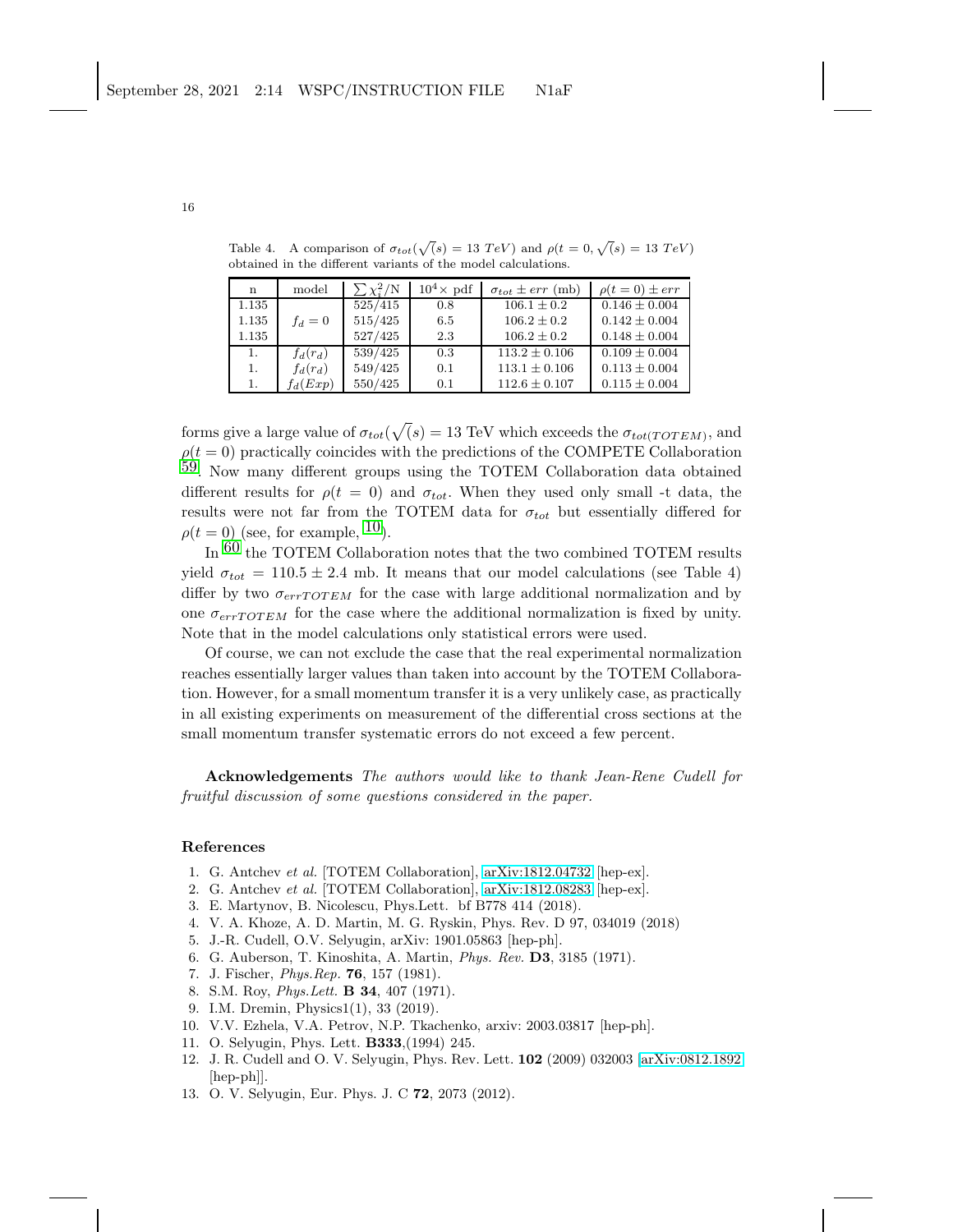- <span id="page-16-1"></span><span id="page-16-0"></span>14. O. V. Selyugin, Phys. Rev. D 91, no. 11, 113003 (2015)
- <span id="page-16-2"></span>15. O.V. Selyugin, Phys.Lett.B797 134870 (2019).
- <span id="page-16-3"></span>16. E. Ferreira, A. K. Kohara, J. Sesma, Phys. Rev. C 97, 014003 (2018)
- <span id="page-16-4"></span>17. E. Gotsman, E. Levin, I. Potashnikova, Phys. Rev. D 101 094021 (2020).
- <span id="page-16-5"></span>18. A. K. Kohara, E. Ferreira, T. Kodama and M. Rangel, Eur.Phys.J. C 77 877 (2017).
- <span id="page-16-6"></span>19. G.Pancheri, S. Paccetti, V. Strivasta, Phys.Rev. D99 2019, 034014.
- <span id="page-16-7"></span>20. C. Bourrely, J. Soffer, T.T. Wu, Nucl. Phys. B 247, 15 (1984)
- <span id="page-16-8"></span>21. C. Bourrely, Eur.Phys.J. C 74, 2736 (2014).
- <span id="page-16-9"></span>22. R. Orava, O. V. Selyugin, [arXiv:1804.05201](http://arxiv.org/abs/1804.05201) [hep-ex]
- 23. D. Stump, J. Pumplin, R. Brock, D. Casey, J. Huston, J. Kalk, H.L. Lai and W.K. Tung, Phys. Rev. D 65 014012 (2001).
- <span id="page-16-11"></span><span id="page-16-10"></span>24. P. Jimenez-Delgado, Phys.Lett. B714 301 (2012).
- <span id="page-16-12"></span>25. K. J. Eskola et al., Eur.Phys.J., C77 (2017) 163; [\[arXiv:1612.05741\]](http://arxiv.org/abs/1612.05741).
- 26. F. Kohlinger, H. Hoekstra, and M. Eriksen, Mon Not R Astron Soc (2015) 453 (3): 3107-3119; [\[arXiv:1508.05308\]](http://arxiv.org/abs/1508.05308).
- <span id="page-16-14"></span><span id="page-16-13"></span>27. I.M. Sitnik, Comp.Phys.Comm., 209 199 (2016).
- <span id="page-16-15"></span>28. I.M. Sitnik, I.I. Alexeev, O.V. Selyugin, Comp.Phys.Comm., 251 107202 (2020).
- <span id="page-16-16"></span>29. I.N. Silin, CERN Program Library, D510, FUMILI, (1983).
- <span id="page-16-17"></span>30. J. R. Cudell, O. V. Selyugin, [arXiv:1901.05863](http://arxiv.org/abs/1901.05863) hep-ph.
- <span id="page-16-18"></span>31. O.V. Selyugin, Mod. Phys. Lett. A9 (1994) 1207.;
- <span id="page-16-19"></span>32. O.V. Selyugin, Mod. Phys. Lett. A 11 (1996) 2317;
- <span id="page-16-20"></span>33. O.V. Selyugin, Phys. Rev. D 60 (1999) 074028.
- 34. O. V. Selyugin, Nucl.Phys. A 959 (2017) 116.
- 35. J.-R. Cudell, O.V. Selyugin, Aip Conf.Proc. 1350: 115 (2011); arxiv: 0811.4369; [arXiv:1011.4177.](http://arxiv.org/abs/1011.4177)
- 36. O. V. Selyugin, J.-R. Cudell, arxiv: 1810.11538; Procedings of the conference Diffraction and Low-x 2018, Reggio Calabria, Italy, August 26th t- September 1st, 2018; O.V. Selyugin, Acta Phys Pol. B (proc.Supl.) v.12, p.741 (2019)
- <span id="page-16-22"></span><span id="page-16-21"></span>37. C. Bourrely, J. Soffer, T.T. Wu, Eur.Phys.J. C28 (2003) 97.
- <span id="page-16-23"></span>38. H. Miettinen, Nucl.Phys. B 166 (1980) 365.
- <span id="page-16-24"></span>39. H. Pagels, Phys.Rev. 144 (1966) 1250).
- <span id="page-16-25"></span>40. W. Broniowski, E.-R. Arriola, Phys.Rev. D78, 094011 (2008).
- <span id="page-16-26"></span>41. X.D. Ji, Phys. Lett. 78 , (1997) 610; Phys. Rev D 55 (1997) 7114.
- <span id="page-16-27"></span>42. Radyushkin, A.V., Phys. Rev. D 56, (1997) 5524.
- 43. O.V. Selyugin, Proceedings Intern. Conf. "SPIN in High Energy Physics", Dubna (2012), Particles & Nuclei, 45 39 (2014).
- <span id="page-16-29"></span><span id="page-16-28"></span>44. O.V. Selyugin and O.V. Teryaev, Phys.Rev. D 79 033003 (2009).
- <span id="page-16-30"></span>45. O.V. Selyugin, Phys. Rev., D 89 (2014) 093007.
- <span id="page-16-31"></span>46. A. Anselm and V. Gribov, Phys. Lett. B40, 487 (1972).
- <span id="page-16-32"></span>47. G. Cohen-Tannoudju et al. Lett. Nuovo Cim. 5 (1972) 957;
- 48. R. Fiore, L. Jenkovszky, R. Orava, E. Predazzi, A. Prokudin, O. Selyugin, Mod.Phys., A24: 2551-2559 (2009)
- <span id="page-16-39"></span><span id="page-16-33"></span>49. V.A. Khoze, A.D. Martin and M.G. Ryskin, [arxiv:hep-ph/0007359.](http://arxiv.org/abs/hep-ph/0007359)
- <span id="page-16-34"></span>50. O. V. Selyugin, J.-R. Cudell, Mod.Phys.Lett. A27, (2012)1250113; arxiv: 1207.0600.
- <span id="page-16-35"></span>51. M. Islam, , arXiv -1709.03172
- <span id="page-16-36"></span>52. I. Szanyi, L. Jenkovszky, R. Schicker, V. Svintozelskyi, Nuclear Physics A 998 (2020) 121728.
- <span id="page-16-37"></span>53. A. Donnachie, P.V. Landshoff, DAMTP-19-18, [arXiv:1904.11218.](http://arxiv.org/abs/1904.11218)
- <span id="page-16-38"></span>54. R.J.N. Philips and V.D. Barger, Phys.Lett. B46 412 (1973).
- 55. A. Godizov, Phys.Rev. D101074028 ( 2020). Phys. Rev. D 101, 074028 (2020)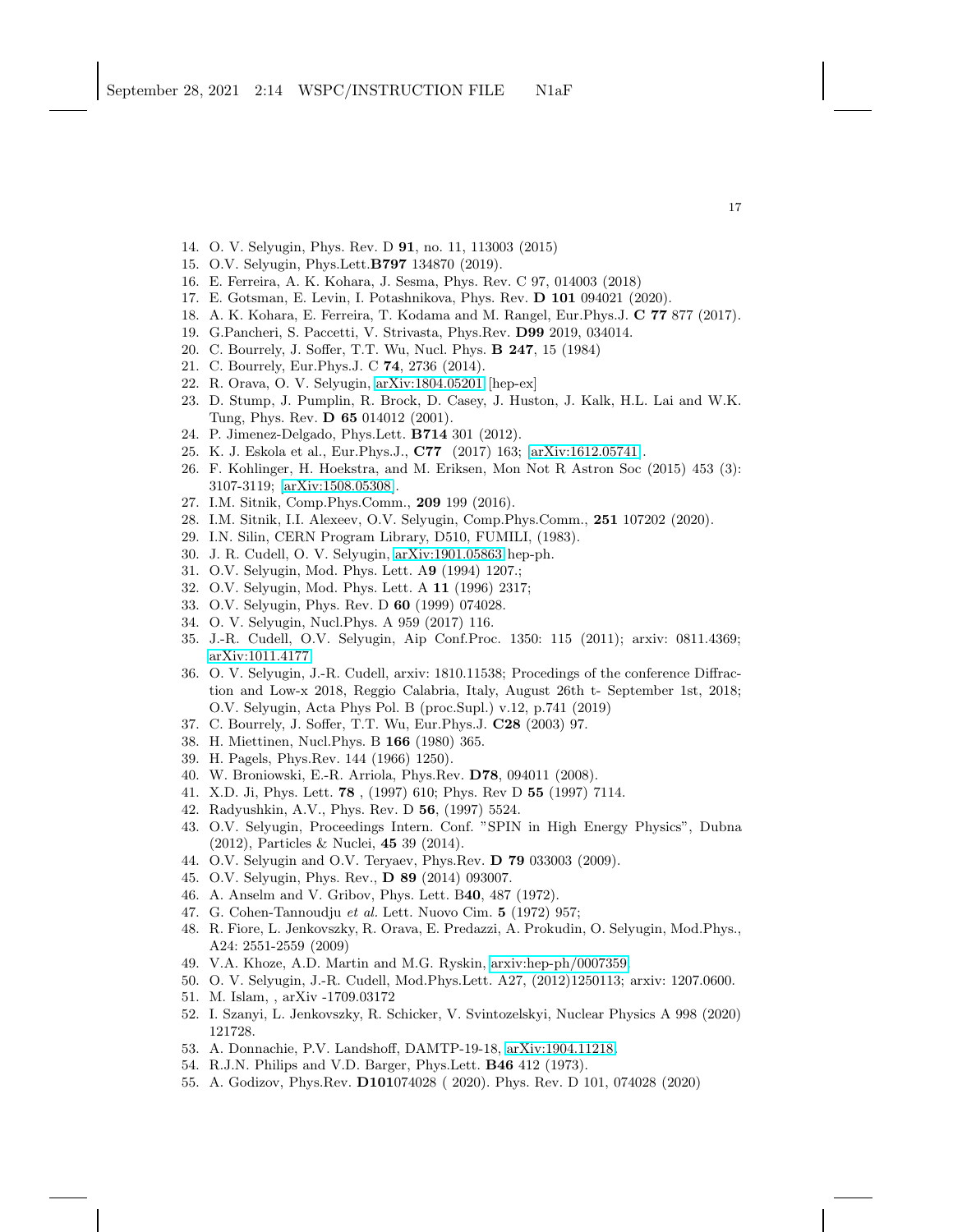- <span id="page-17-0"></span>56. D.J. Hudson, "STATISYICS - Lectures on Elementary Statistics and Probability", Geneva (1964).
- <span id="page-17-1"></span>57. TOTEM Collab., G. Antchevet al., " $\sqrt{s}$  = 13" TeV by TOTEM and overview of cross-sectiondata at LHC energies," [arXiv:1712.06153](http://arxiv.org/abs/1712.06153) [hep-ex].
- <span id="page-17-3"></span><span id="page-17-2"></span>58. TOTEM Collab., G. Antchevet al., CERN-EP-2017-335.
- 59. J.-R. Cudel et all (COMPETE Collaboration) Phys.ReV. J. R. Cudell et al. [COM-PETE Collaboration], Phys. Rev.D, 65, 074024 (2002).
- <span id="page-17-4"></span>60. TOTEM Collab., G. Antchevet al., arxiv: 1812.04732.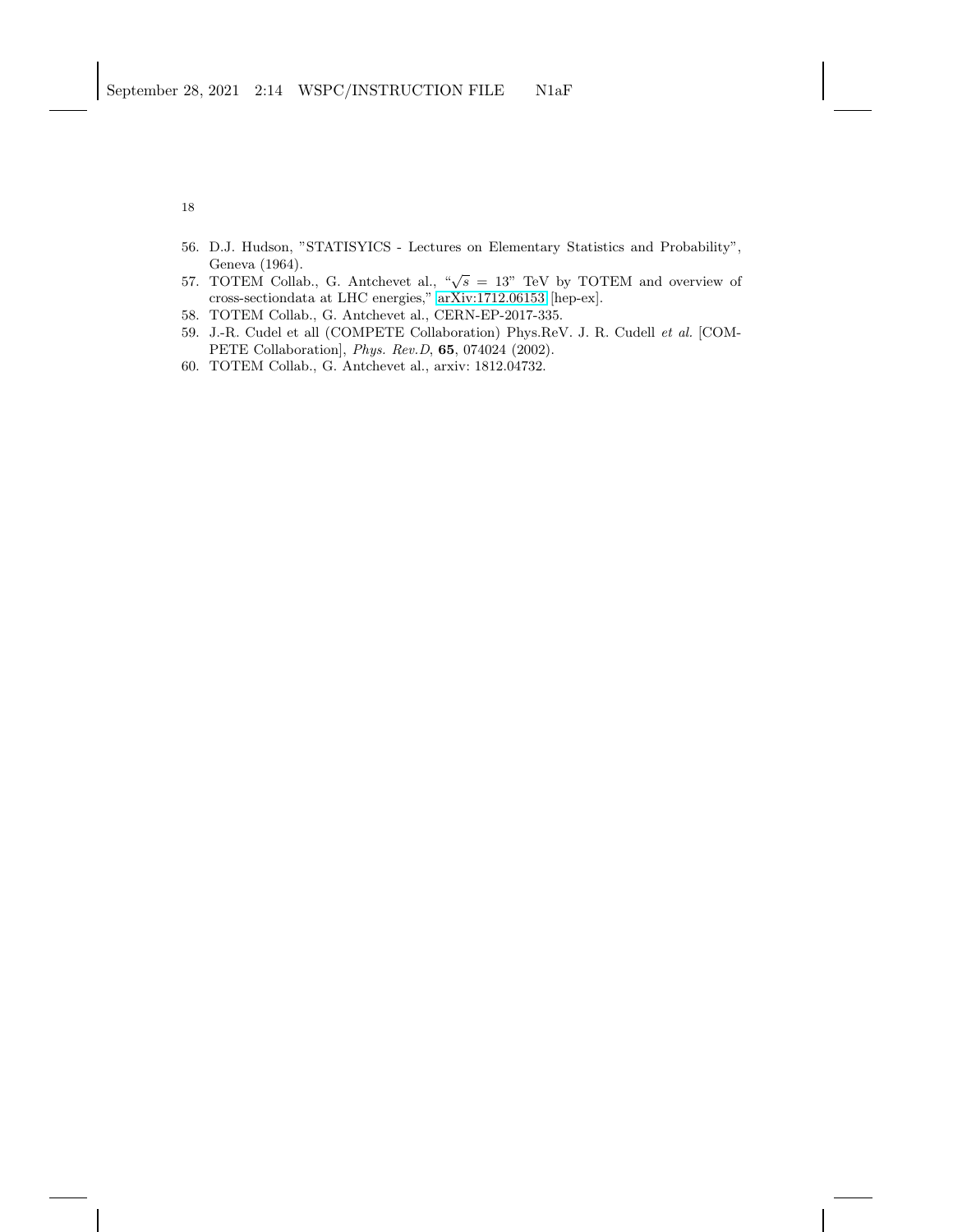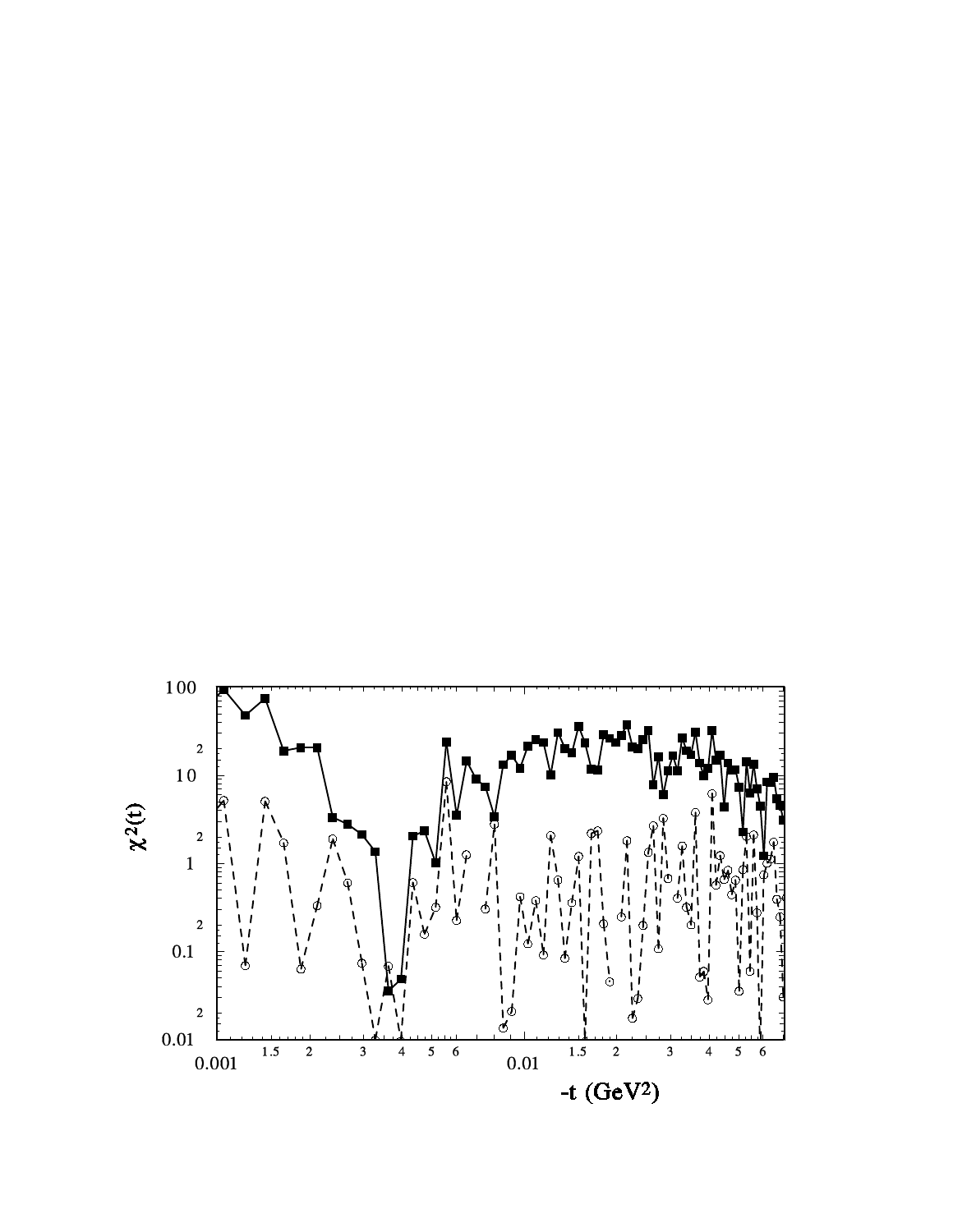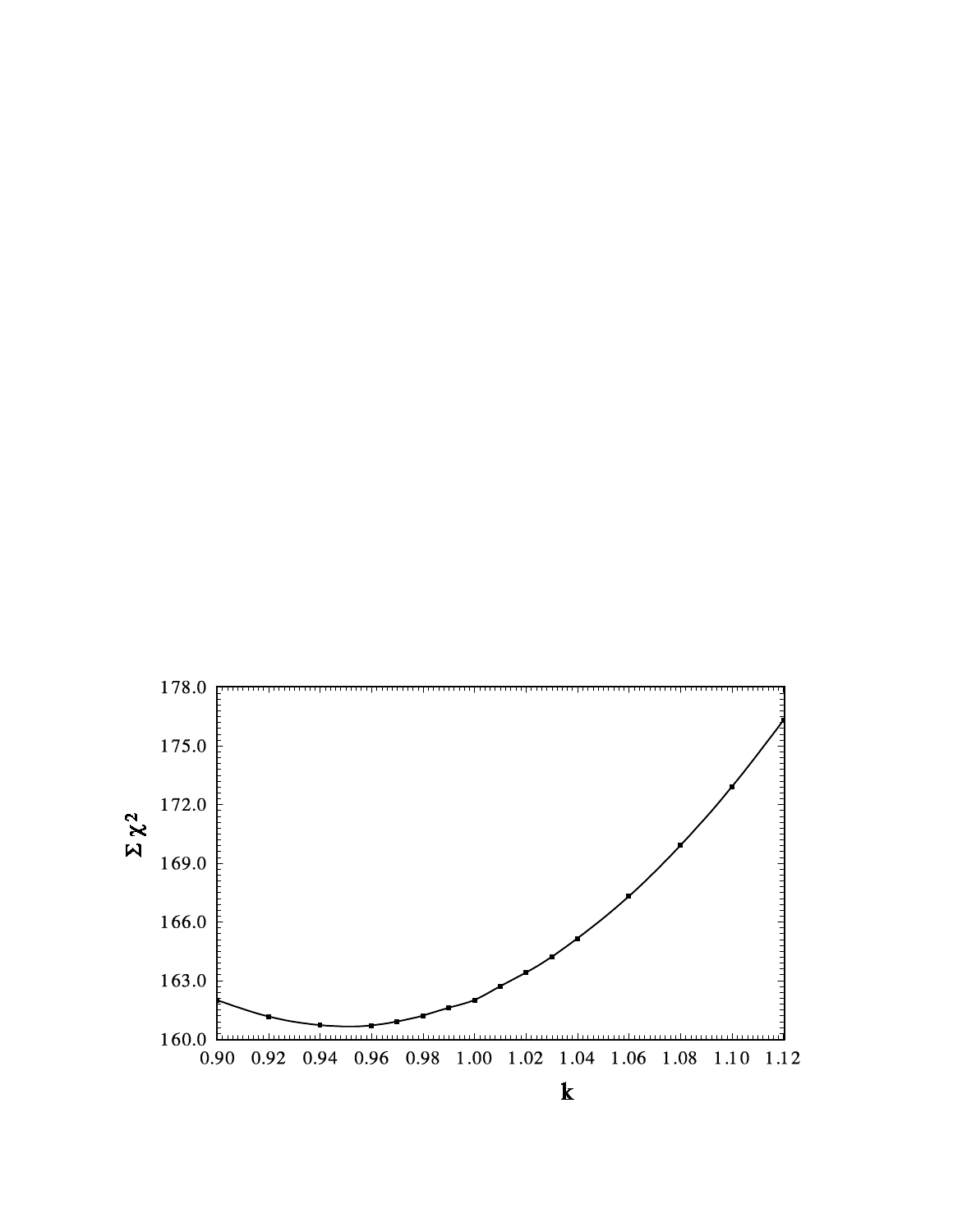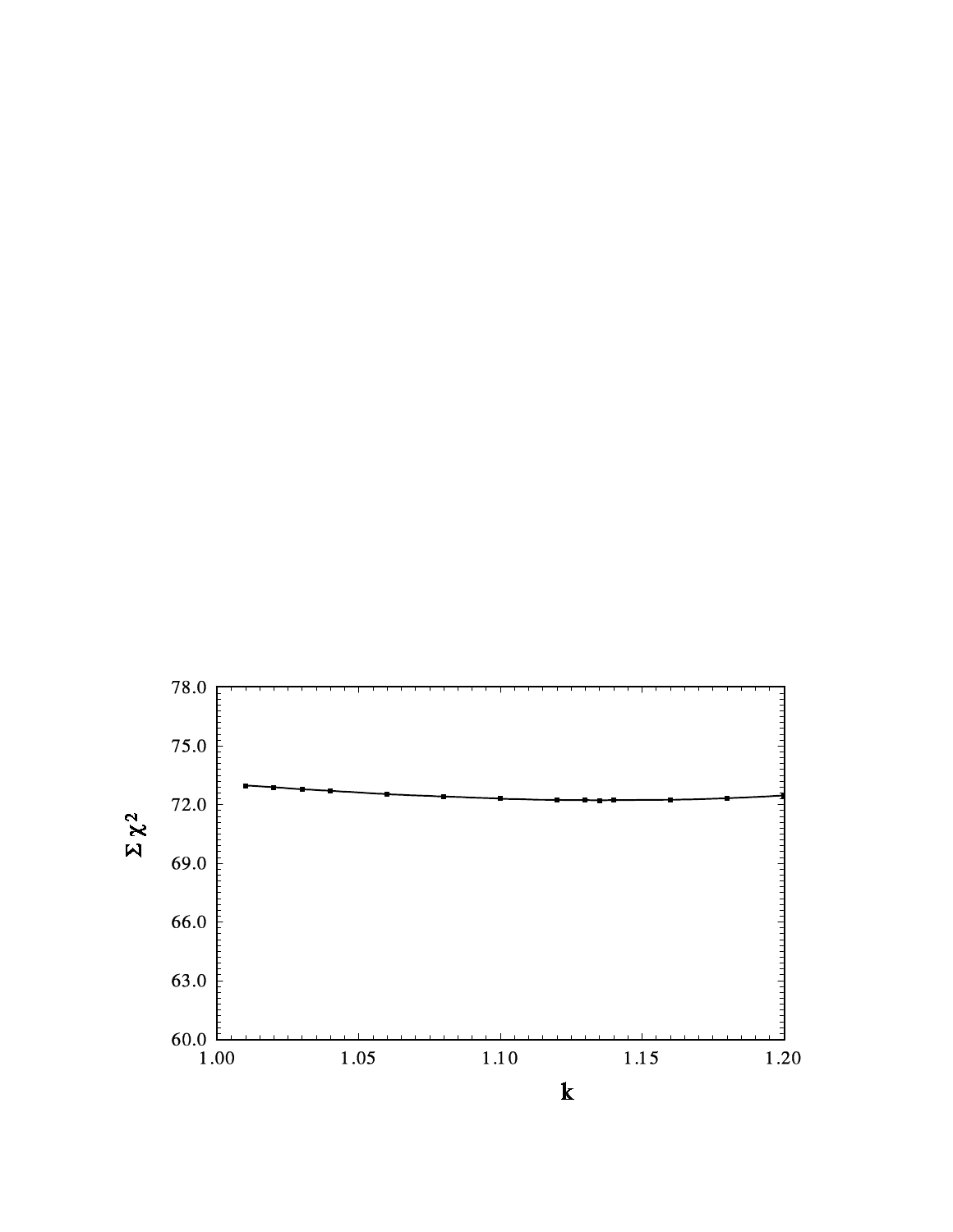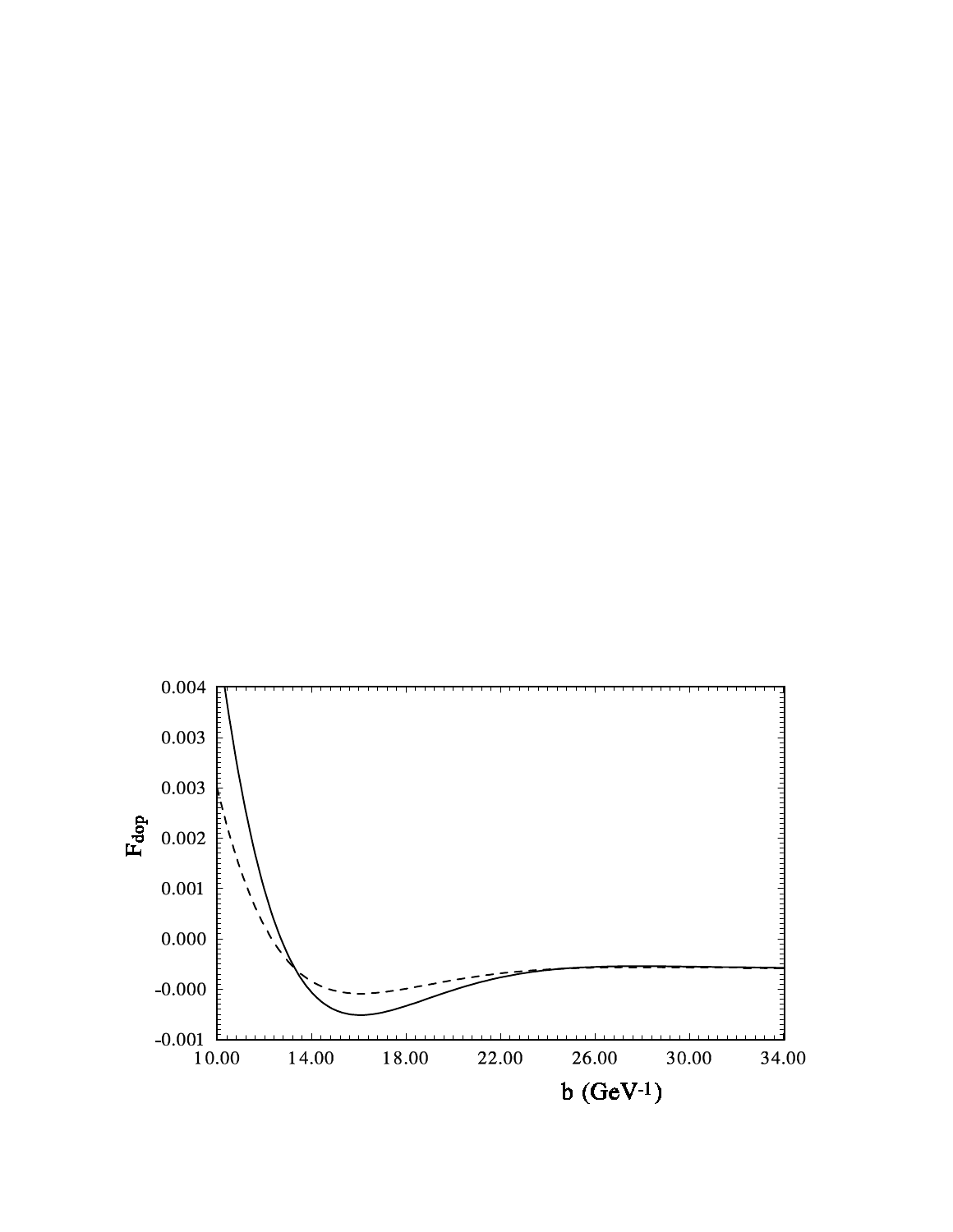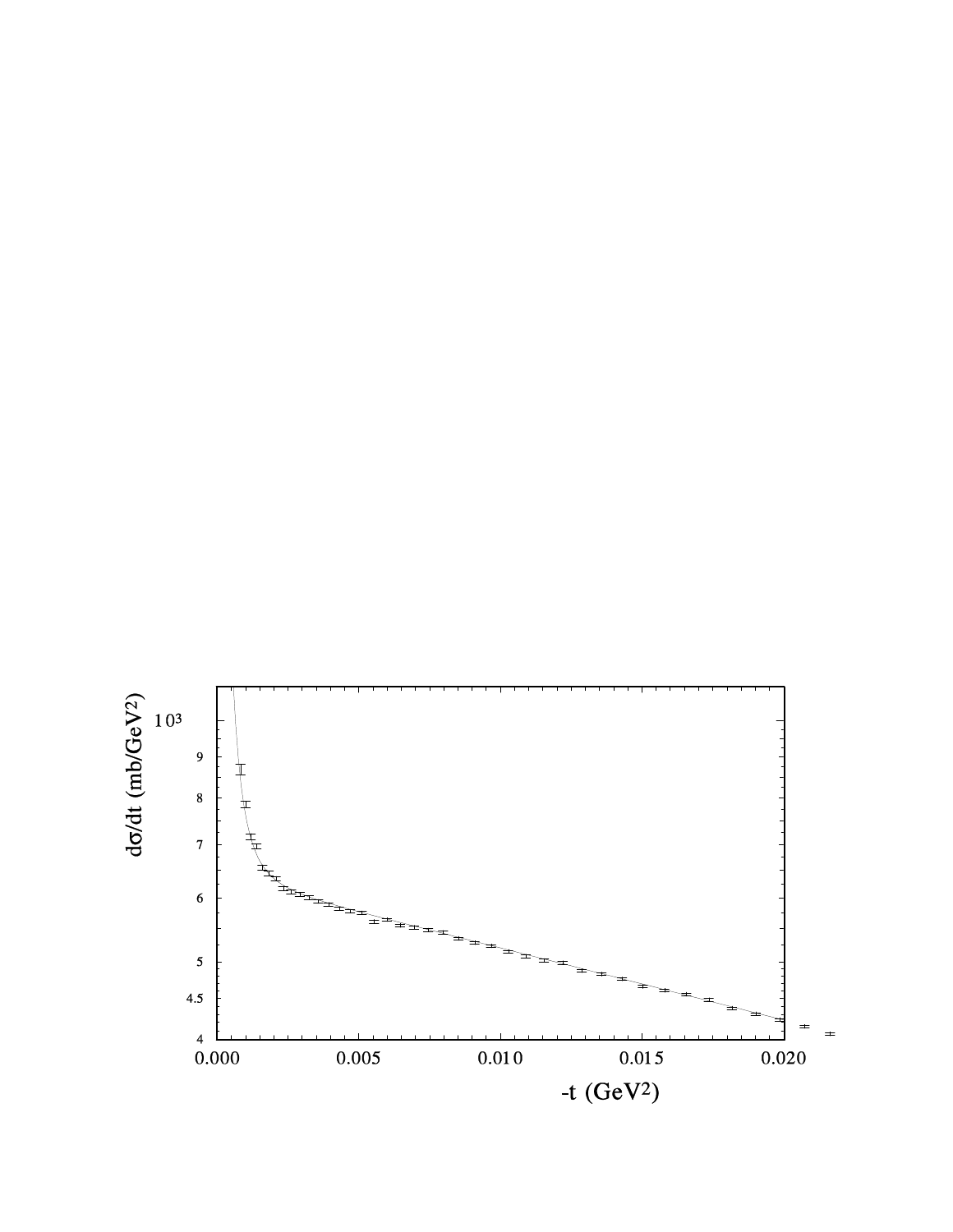